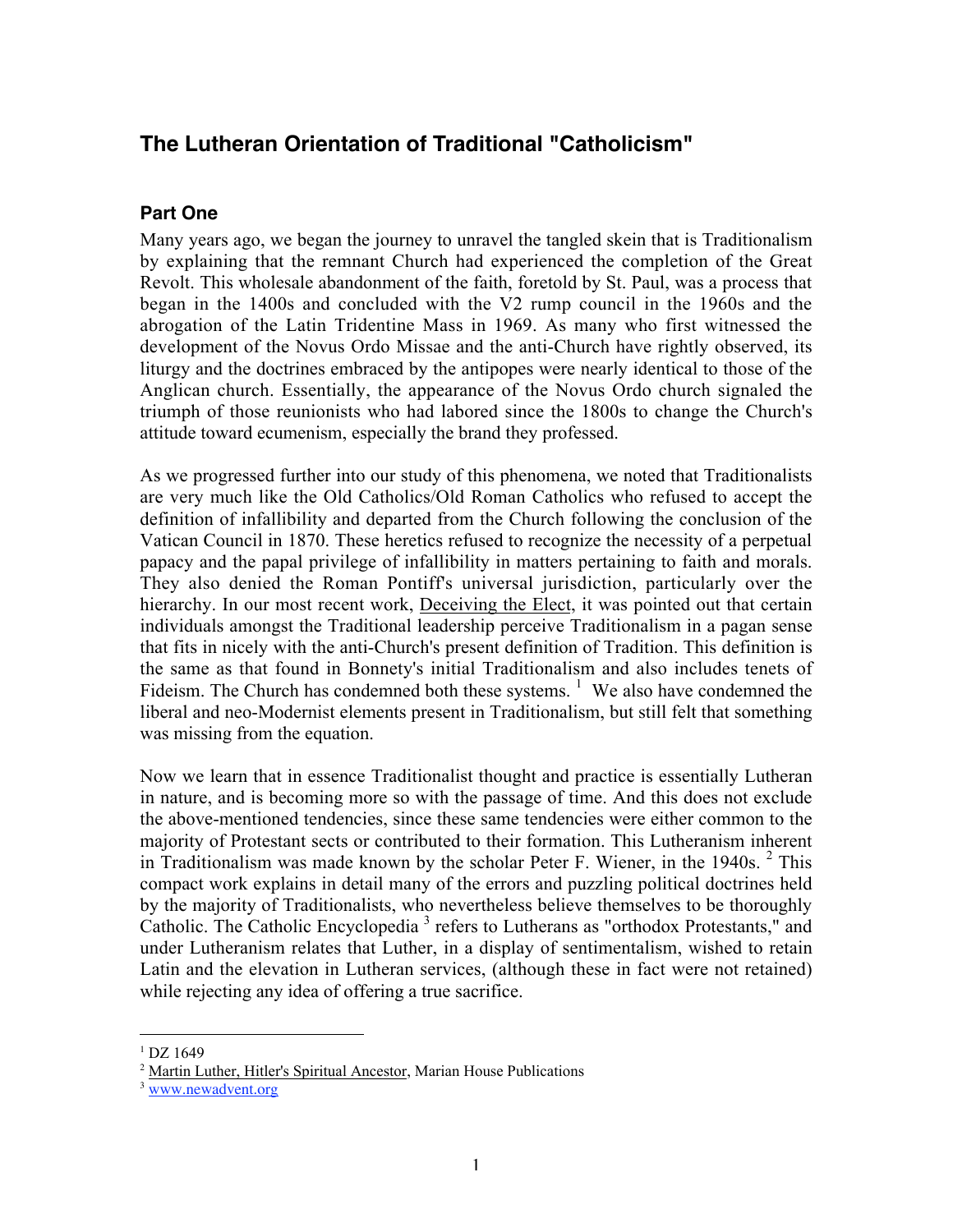In analyzing precisely how Lutheranism is closely interwoven throughout Traditionalism, a few distinctions must be made. Insofar as the Mass and Sacraments are concerned, Traditionalists are far closer to the Anglican Ritualists and Old Roman Catholics than they are to the Lutherans. And while they reject the idea of papal supremacy by refusing to elect or recognize a true Pope, they yet retain a certain sympathy for papal supremacy and are quick to support their indefensible position from papal documents when necessary. Traditionalists cannot see the hypocrisy in their supposed rigid adherence to Tradition, for their definition is not the same as that of the Church. Rev. Adolphe Tanquerey tells us that Divine Tradition is preserved and explained *not* by Traditionalists, but only by "the authoritative teaching authority of the Church…the infallible magisterium of the Church's *legitimate* pastors." <sup>4</sup> Unfortunately Traditionalsists do not possess legitimate pastors. And according to Wiener, hypocrisy is one of the major indicators of Lutheran affiliation.

Now we must proceed to Wiener's analysis.

In laying the foundation for what is to follow, Wiener makes several essential observations. To begin with, he notes that Luther is perceived throughout history as the quintessential good guy, the liberator of the common man from the intellectual tyranny of Rome. That this is as far from the truth as it gets is evident from the sources he later quotes. He then goes on to distinguish Luther's Protestantism from Anglicanism, Calvinism and Protestantism in general, including even Lutheranism as it exists outside Germany. Wiener quotes the scholar Troeltsch as denying, in fact, that any sort of Protestant unity is even possible, something Catholics have always maintained. He goes on to explain that Lutheranism is something specific only to Germany and is first and foremost the religion and political system of that country only. According to Wiener Luther did precisely what the Liberals did at the Roman rump council in the 1960s: he realized that the common man needed an outlet for his growing intellectualization of religious truths and became the proponent of rebellion and self interest as a legitimate outlet of this self-realization. In the 1960s it was Catholic Action that became the vehicle for "modernization" in the Church. Luther appealed to the serfs for support, promising them not only greater religious freedom but greater freedoms civilly as well, appealing to his own interpretation of Scripture to justify this. Wiener concludes that above all Luther was a politician and his Reformation was both religious and political.

### **Luther's evil life and its effect on Germany**

While most Catholics already have a low opinion of Luther for obvious reasons, no Christian of any description could possibly be proud to call him the founder or cofounder of their religion. To begin with, Luther's separation from the Church occurred because he was mentally unbalanced, not because he had any valid complaints against the Church. Wiener quotes several different Protestant sources, <sup>5</sup> among them his biographers, who document Luther's mental condition. They variously describe him as

 4 Manual of Dogmatic Theology, Vol. I, 1959

 $<sup>5</sup>$  Protestant in this essay is used to describe all those religions except German Lutheranism</sup>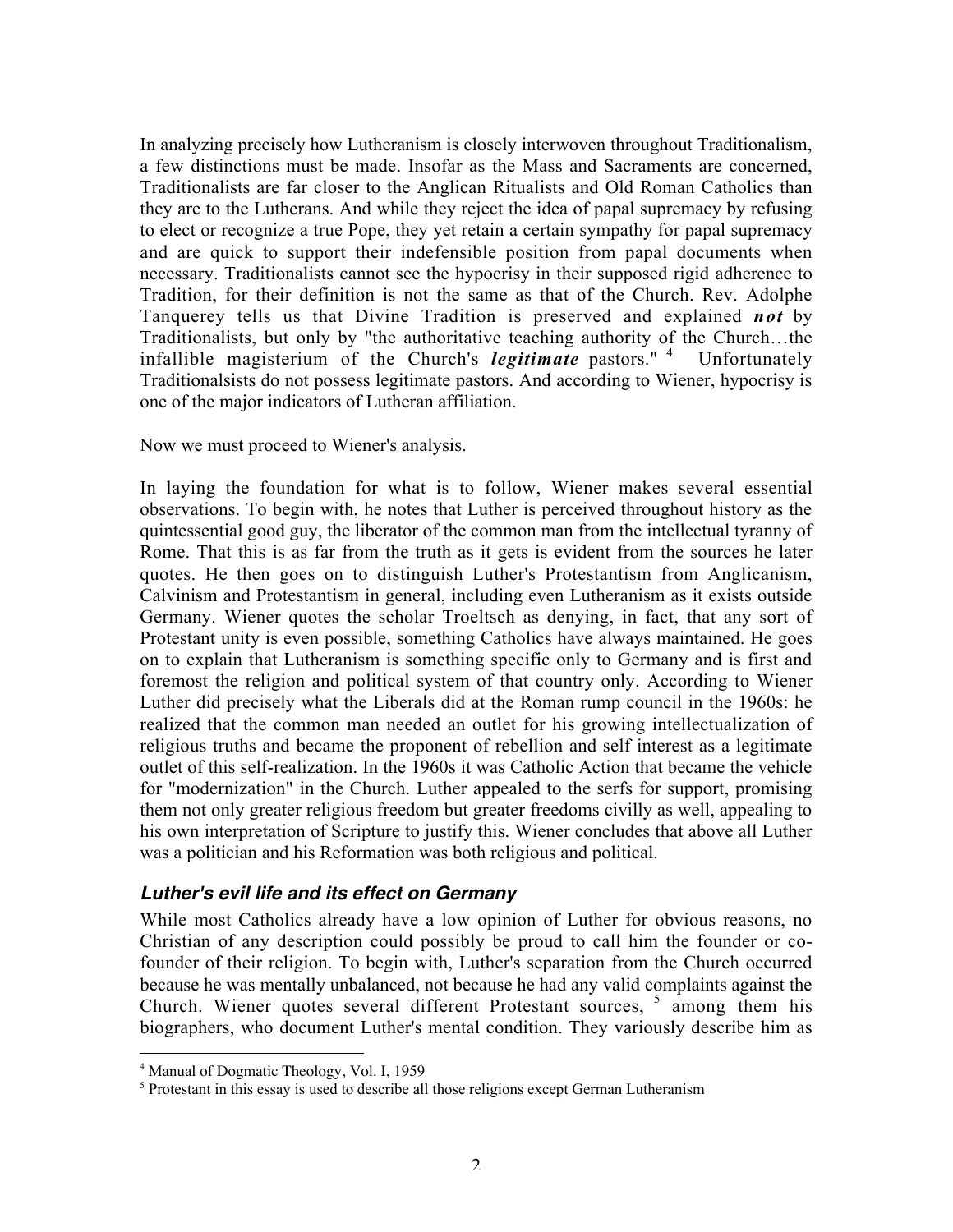psychically abnormal, mentally unstable, suffering from chronic depression and possessed of both a persecution complex and delusions of grandeur. Before Luther departed from the monastery, his fellow monks at Wittenburg believed he was possessed by the Devil. These mental symptoms only worsened as Luther approached his later years. Luther also seems to have suffered from obsessive/compulsive ideas concerning sex and the Devil. Wiener emphasizes that Luther's written works are generally filthy in nature, sometimes descending to outright pornography, and often cannot even be quoted at length. Luther fornicated with his future wife, a former nun, for months before marrying her and had little use for the female sex. It seems unlikely that he was faithful to his wife; he was a heavy drinker and glutton who openly advocated bigamy. "Continence is not in me," Luther declared. He also advised: "If your wife does not want [you], take your servant…It is not forbidden that a man should have more than one wife." Wiener notes that his contemporaries all agreed he was "addicted to over-drinking." Luther also stated he was "A man… prone to be swept off his feet by society, drunkenness and the torments of the flesh." These he all ascribed to the influence of the Devil.

Luther considered himself superior to the Fathers and their teachings. He often referred to Himself as "Christ" and "prophet to the Germans." He told his followers, "When you obey me you are without a doubt obeying not me but Christ," usurping the place of the Pope. Amazingly Luther also wrote, "God is stupid," and "I did not believe in Christ." He accused Christ of committing adultery with Mary Magdalene and other women in Scripture, a heresy found in the beliefs of both the Mormons and Priory of Zion devotees. He also called the Apostles "scoundrels." Since blasphemy came so easily to Luther it is not surprising that lying seemed to come second nature to him as well. Wiener begins under this heading: "One of the most fundamental, if not the most fundamental principle of Christian ethics is to speak the truth, the whole truth and nothing but the truth…Without it there can be no Christianity." He refutes those historians who have called Luther "the truthful." Predictably Luther condemns lying himself. But then there is the reality. Luther wrote: "I consider everything allowable against the deception and depravity of the papal antichrist." The historian Janssen accuses Luther of falsifying "arbitrarily and intentionally…a large number of [Scriptural] passages in support of his new doctrine." Luther also wrote: "What harm could it do a man if he told a good lusty lie for a worthy cause…?" And: "To lie in a case of necessity or for convenience or in excuse — such lying would not be against God." And again: "Lying is a virtue if it is indulged in for the purpose of preventing the fury of the Devil or [preserving]…honor, life [etc…]." These and other outrageous statements caused one of Luther's biographers to comment: "Luther was a man to whom the idea of truth for truth's sake meant nothing at all." Christ's condemnation of the Pharisees is easily applied to Luther: "You are of *your* father, the Devil, and the desires of your father you will do. He was a murderer from the beginning. Truth is not in him."  $\frac{6}{1}$ 

Wiener repeatedly points out that Luther's writings are "a mass of contradictions," allowing the ex-monk to appear to teach one thing one week and its exact opposite the next. His biographers Funcke-Brentano are quoted as ascribing this aberration to his

 $\overline{a}$  $6$  John 8:44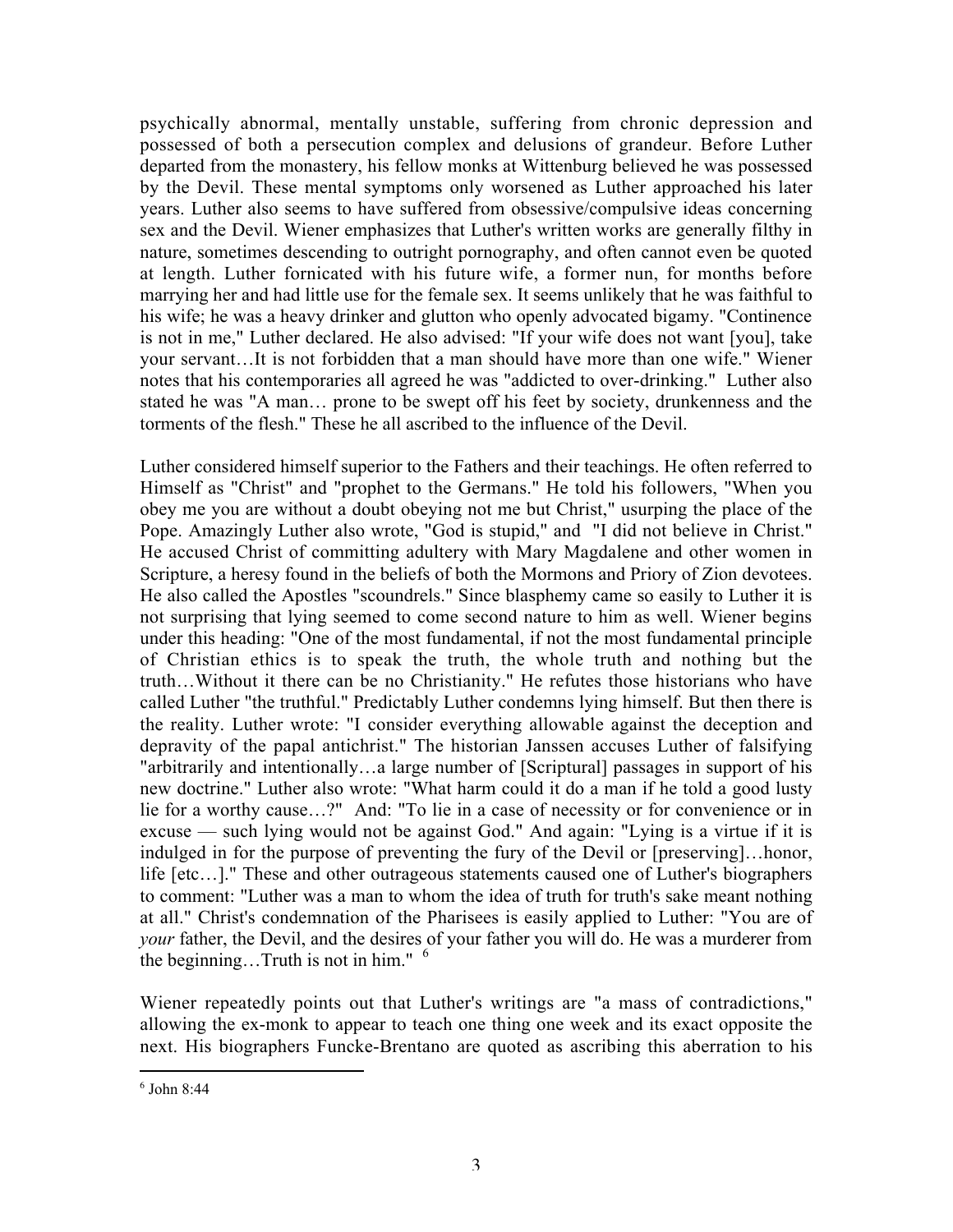"neurotic temperament." In other words Luther, like his syphilitic contemporary the equally gluttonous and lecherous King Henry VIII, was not even a fit human being, far less a religious leader. For this reason, the followers of these two men had no basis for their confidence in them. Luther's condition is an excellent case in point for why the heads of religious institutes should closely examine the character of those entering their institutions and carefully monitor their progress in the spiritual life. Basically Luther taught more by example than by his writings. His fruits were the testimony of his life ministry. Wiener says he was so well liked because he encouraged the vices of his followers. He attributes the decline of German morals and intellectual life directly to Luther, remarking, "The degradation of womanhood and the taking away of all the sacred character of marriage…" reducing it to a "purely outward carnal union…is one of the main reasons why Germany with Luther began its unchristian way down the hill…He forced back upon Germany a belief in [false] miracles, superstitions and [false] mysticism…The Germans preferred to imitate Luther's practical example and ignore his teachings." The end result, Wiener states, was moral chaos. But Luther's schizophrenic behavior caused even greater damage in the areas of doctrine and philosophy.

### **Luther and the death of reason**

In Imposter Popes and Idol Altars we quoted an article from the December 1945 issue of Homiletic and Pastoral Review entitled "A Schizophrenic Generation." Without realizing it, the author had described the exact state existing should one adhere to Lutheranism. What was not mentioned in this article was the necessary prelude to such a state — the abandonment of reason. Here is the real key to Luther's contradictory nature and his hypocrisy. Wiener states that there was nothing at all reasonable about Luther. And this is so primarily because Luther was a man addicted to his passions and the expression of them. He vehemently cursed the papacy and reportedly could pray, write and preach only while in a fit of rage. His appetites were admittedly indulged at will. His mental state was volatile at best. This is not a man who could obey the dictates of reason. On account of this, Luther called reason, "The Devil's greatest whore…Reason is contrary to faith…Reason wishes to be considered wise, and thinks that whatever she says comes from the Holy Ghost." As Wiener aptly observes: "[It] is in his hatred of reason that we find the seeds of the German belief in a *romantic world,* of the distrust of anything logical and reasonable. "

Here we see a sentimental attachment to the arias of Wagner, the fairy tales of the Brothers Grimm, the pagan mythology of pre-Christian Germany. Wiener goes on to explain how Luther's filthy language and temper, his irrational manias and delusions caused him to fear and dislike reason. That reason is contrary to faith is a heresy condemned by Pope Pius IX.<sup>7</sup> The Catholic Church always has maintained that human reason in the service of religion is man's greatest gift to his Creator. This is the teaching of St. Thomas Aquinas, whose system of scholasticism has ever guided the Church in matters pertaining to reason. This is the example of the canonists and scholastics, who ably demonstrate the truths of faith in harmony with Catholic teaching and human reason.

 $\overline{a}$ 7 DZ 1635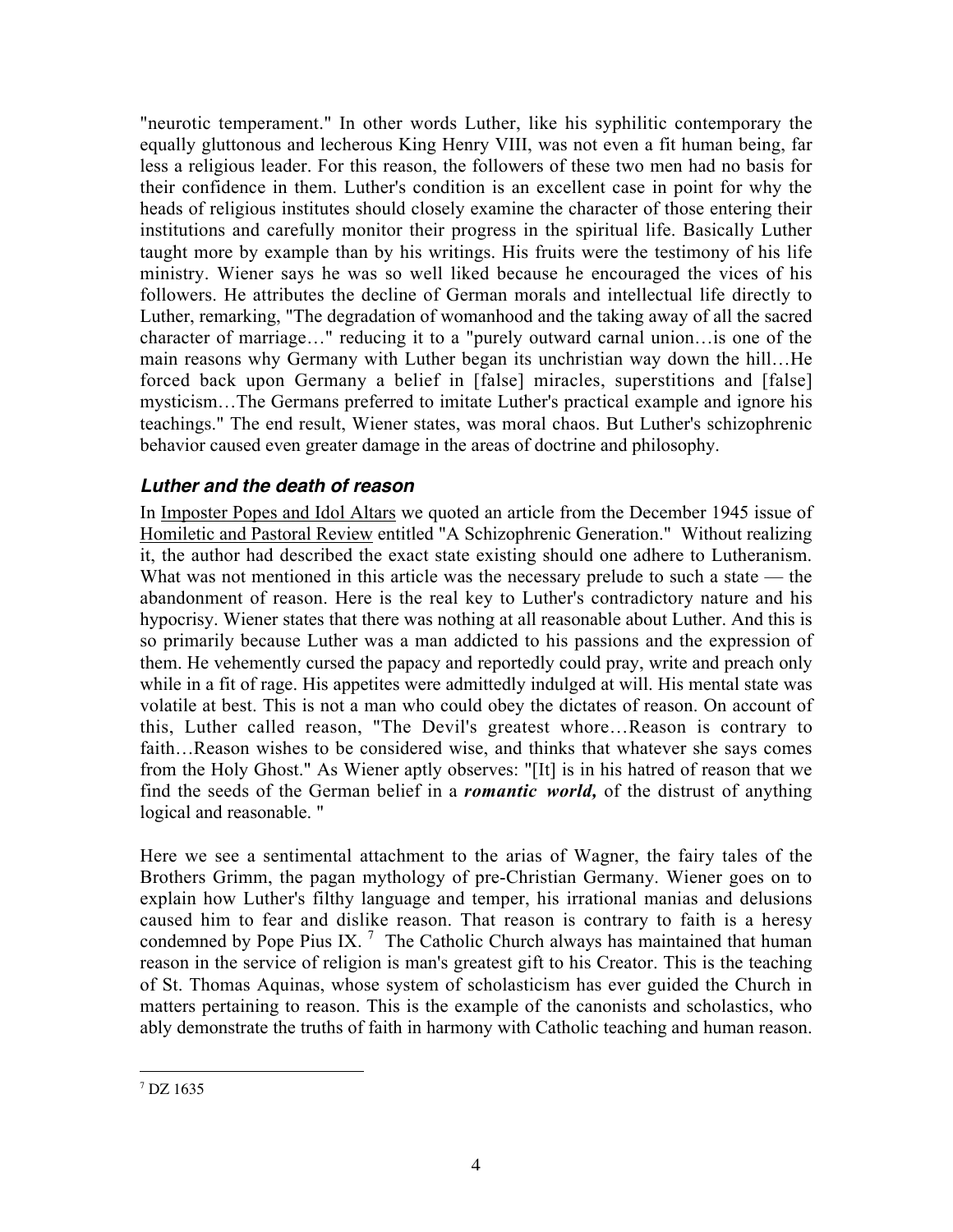The age of Enlightenment was an adverse reaction to the rejection of reason, exalting human reason unfettered by the direction of religious belief. Luther not only reduced the Germans to a state just below that of animals; he sparked a reaction to the results of his system from abroad. And if the German could not reason, or need not bother to do so, what else was left but to follow the dictates of his own uneducated conscience, polluted by the contradictory teachings of Luther? "Do as thou wilt" became the order of the day. It was as Jacques Maritain said: **"Luther delivered man from the intelligence, from that wearisome and besetting compulsion to think always and think logically."**

This non-thinking credo was further enforced by Luther's dualistic teachings on the nature of justification and being. Most Catholics know that the Council of Trent condemned Luther's teachings on justification. According to this heresy, man is saved solely by faith; he need not confess, make amends, do penance or perform good works. This Lutheran tenet was the result of Luther's falsification of Scripture. In Rom. 3:28, which states "For we account a man to be justified by faith, without the works of the law." To this Luther added the word "alone" following faith. Luther wrote: "God does not need our actions…All He wants is that we pray to Him and thank Him…Faith cancels all sin." Incredibly Luther announced: "Christianity is nothing but a continual exercise in feeling that you have no sin…Be a sinner and sin boldly, but believe more boldly still." This heretical teaching is in direct contradiction of St. Thomas, who teaches that in order to *act*, we must first *be*. In other words, as Wiener notes, according to Luther there is no relationship between thoughts, words and deeds as we proclaim in the Confiteor. Thoughts do not lead to the spoken word and the spoken word does not prompt one to act. Belief is simply belief and one can act as one pleases as long as one believes. One can passively, then, nod, smile and partake of everything pleasant in religion; sin and never pay the price. This is schizophrenia at its worst. One is never required to model one's beliefs, to do brave and daring things for love of God, to suffer with Christ, or be the object of contempt and ridicule. As Rev. Furfey wrote: "Catholics should be pariahs in a worldly society…How do we hope to escape suffering if we call ourselves His followers?"<sup>8</sup>

At the end of this section, Wiener, an Episcopalian, comes to the only conclusion any right-thinking Christian could hold: "Christianity is a totality, a total state of mind, a total way of living. Either we accept the complete code of Christian ethics, or we are no Christians…Christianity, if it ever should work, cannot be applied in convenient bits and pieces — such as going to Church and Holy Communion. It is a total code of life and morals, thought and action." But Luther had yet to carry his philosophy one final, destructive step further, a step that answers one of history's most perturbing mysteries. It also offers a key to the upbuilding of a military Frankenstein that very nearly destroyed the world.

<sup>&</sup>lt;sup>8</sup> The Mystery of Iniquity, 1945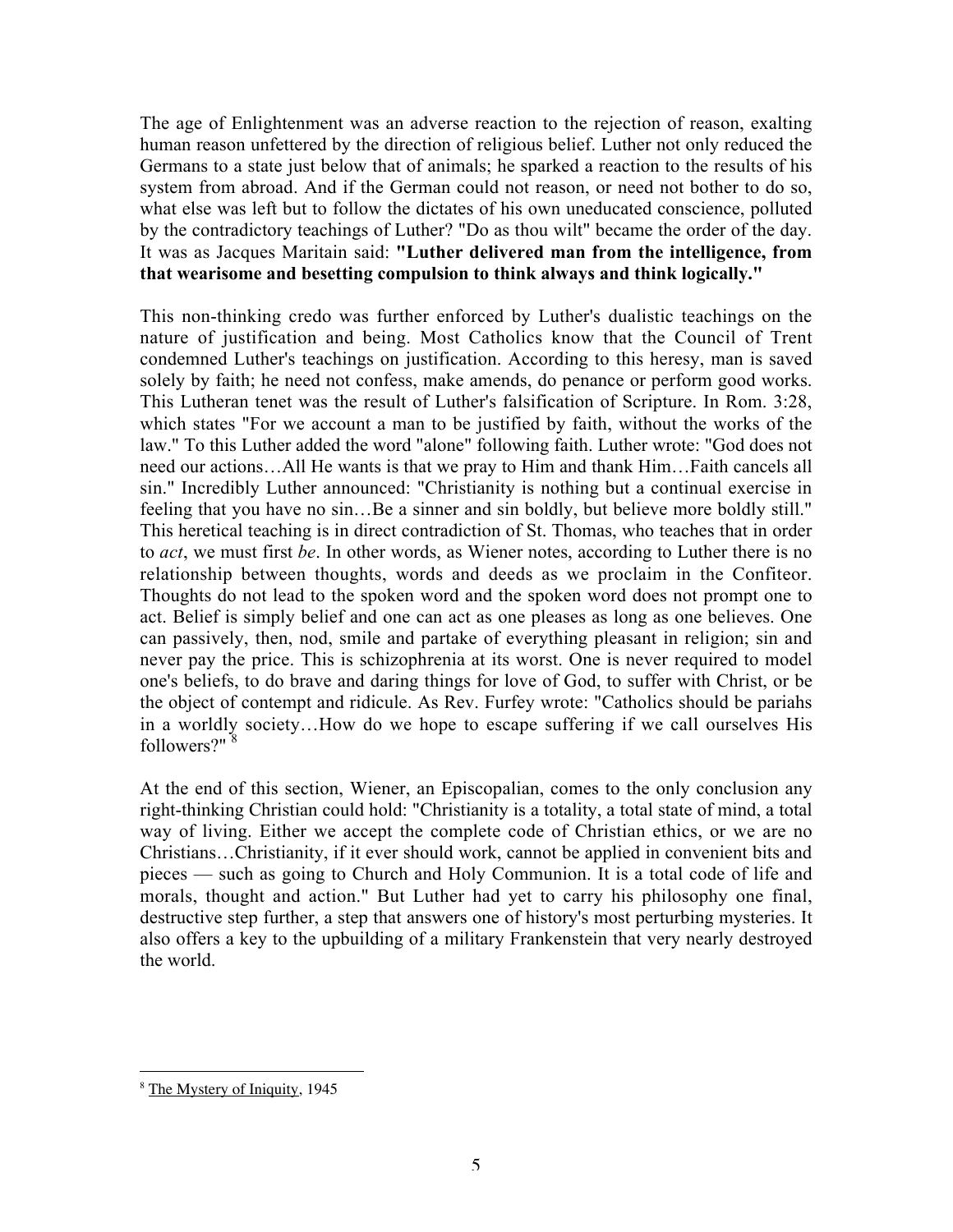### **Luther and the State**

Thousands of German peasants followed Martin Luther's teachings on Christian freedoms. To these people, oppressed for centuries by Germany's vicious Teutonic Knights, then their rival tribunal, the Holy Vehm or Fehme, freedom from persecution, oppression and fear was the most precious commodity imaginable. Some of the German emperors and princes collaborated with the Fehme and in this way kept the serfs and those in newly acquired territories in line and afraid to rebel. The Fehme was to serfs and the common man what the Ku Klux Klan was to African Americans at the heighth of its reign of terror. Popes had attempted without success to curb the moral excesses of the Knights and the Fehme, especially where forced baptisms were concerned. But relations with the emperors, never satisfactory, were rocky from the time of the Crusades and beyond. And it appears that even those among the German nobility who did not cooperate with the tribunal were at their mercy. Some historians claim the papacy was to blame for the Fehme and its terror tactics, and it appears that certain less erudite members of the clergy may have collaborated with these thugs. The Fehme, however, hid under the righteous cloak of religion but cared only for conquest and empire; wine, virgins and murder. It was into this atmosphere that Luther came, making his promises of freedom and encouraging the serfs to negotiate with their masters.

Wiener affirms that historians credit Luther as "the creator and leader" of the whole peasant movement. The peasants, under Luther's guidance, presented 12 very civil and constrained articles of reform to their masters. Luther chose to travel the middle road, not siding with either party. He accused the masters of tyranny and oppression and warned the peasants to be ready to suffer persecution willingly. This was the beginning of the Peasants War of 1525. With the chips down, Luther soon decided it was in his best interests to side with those in power. In an infamous pamphlet, he abandoned the peasants to the princes, called them robbers and murderers and incited the princes to "crush them, cut their throats, drive, beat, throttle, hang, burn, behead and torture [them]." This was their just desserts, he maintained, because they "serve the Devil" and rulers were expected by God to take them in hand and keep them there. Even his close friends were frightened for the peasants and begged Luther to soften his stance, but he refused. When the war inevitably arrived, horrible atrocities were perpetrated against the peasants, thanks to Luther's provocation. Historians estimate that over 100,000 were brutally murdered, with "the mildest way for the victims [to die being] to have their heads chopped off with an axe." In the end, Luther righteously took credit for the massacre announcing, "It was I who slew all the peasants in the insurrection, for I commanded them to be slaughtered." So much for Luther's love of freedom and the common man. Anything he had ever laid at Rome's door paled in all comparison to this brutal betrayal.

This marked the convenient change of Luther's official politics from tolerance, personal rights and freedom to the absolute right of authorities to rule their subjects with a rod of iron, i.e., the promotion of absolute dictatorship. Luther wished to beguile as many into his new religion as possible and he correctly read the political signs of the times in appealing to the peasants and appearing to help intercede for them with their masters. But once the outcome became clear and he realized that the princes might blame him for any loss of property and prestige, he did his about face. Thus did Luther win on all sides, for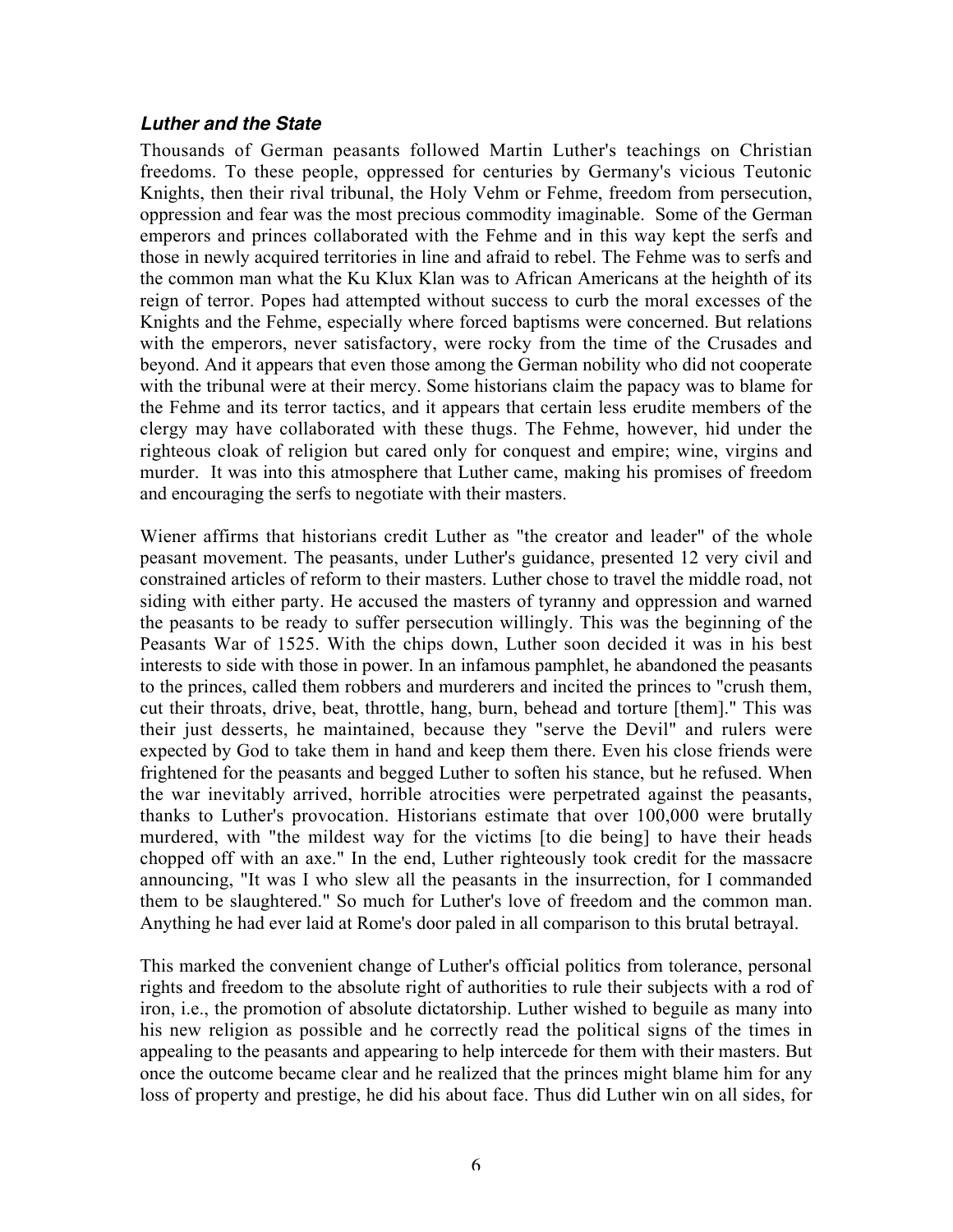he retained, even strengthened his standing with the princes. His remaining followers did not dare speak out against him or change their religious affiliations. He was seen as the prophet of the entire affair, as the savior and the vindicator of the German princes, and this set a precedent for future events. Papists were regularly persecuted and had been all along, as they were in England, simply for their religion. And we have the similar persecution of the Anabaptists, who had the audacity to continue preaching freedoms and "the abolition of all class distinctions." Now Luther's religious preeminence was at stake. He rightly assumed that with the princes, one hand would wash the other. The Anabaptists were as cruelly mowed down, again at Luther's insistence, as the peasants had been. A Prof. Grisar attributes this to Luther's "changeableness and want of logic," but Wiener expands on this evaluation.

"Luther was much too clever not to see that he had contradicted himself…It is then that he elaborates his fateful theory of two moralities, two lives, two authorities." It is here, then, that Luther descends into utter madness; indisputable schizophrenia. "Every Christian leads a double life — one faithful and spiritual, the other as a citizen or a worldly one…A Christian must know nothing and possess nothing in the world…A prince may indeed be a Christian, but *he must not rule as a Christian*…I have hoped…men might be led by the Gospel. But experience has taught me that in contempt of the Gospel, they need to be contained by laws and the sword…If anybody has the might, he obtained it from God. Therefore he also has the right." Here we have the Satanic Modernist duality condemned by the continual magisterium, particularly Pope St. Pius X in Pascendi.  $9$  This is but Luther dutifully mouthing the political folderol of the German emperors of the past. Henry IV circa 1080 was the first German emperor to claim "sovereignty by Divine Right over mankind and the earth."  $10$  Since then this theory has been repeatedly condemned, in all its variations, by the Catholic Church.<sup>11</sup> This principle is still in use today, however, in America's justice system. Describing the ownership of children by the state as *parens patriae*, the award-winning New York teacher and writer John Gatto credits its origin to the very creation of America's government. He notes that the principle represents a radical departure from later European views of the family, reflecting instead the power of "old-time, absolute kings."  $12$  Luther encouraged and supported the emperor(s) and princes to shake off the yoke of Rome and all trace of its existence. In exchange for unlimited power, German rulers were only too happy to oblige. Wiener also shows how Luther urged the princes into censorship of those not in sync with his Augsburg Confessions. A political prison also was set up for those preachers who dared to teach doctrines other than his own. All these egomaniacal excesses of Luther can account for the reinforcement of this bitter rule by fear and intimidation, resulting in the reactive herd instinct and blind obedience on the part of subjects. That no revolution ever successfully played out in Germany proves the atmosphere of resignation, unthinking acceptance and unflinching obedience created over the centuries by the Teutonic Knights, the Fehme and Luther's support of the princes.

 $\overline{a}$ 

<sup>9</sup> DZ 367, 1618, 1620, 2146

<sup>&</sup>lt;sup>10</sup> The Thousand-Year Conspiracy, by Paul Winkler, 1943

<sup>&</sup>lt;sup>11</sup> Our Apostolic Mandate, Pope St. Pius X, 1910

<sup>&</sup>lt;sup>12</sup> The Under-ground History of American Education, 2001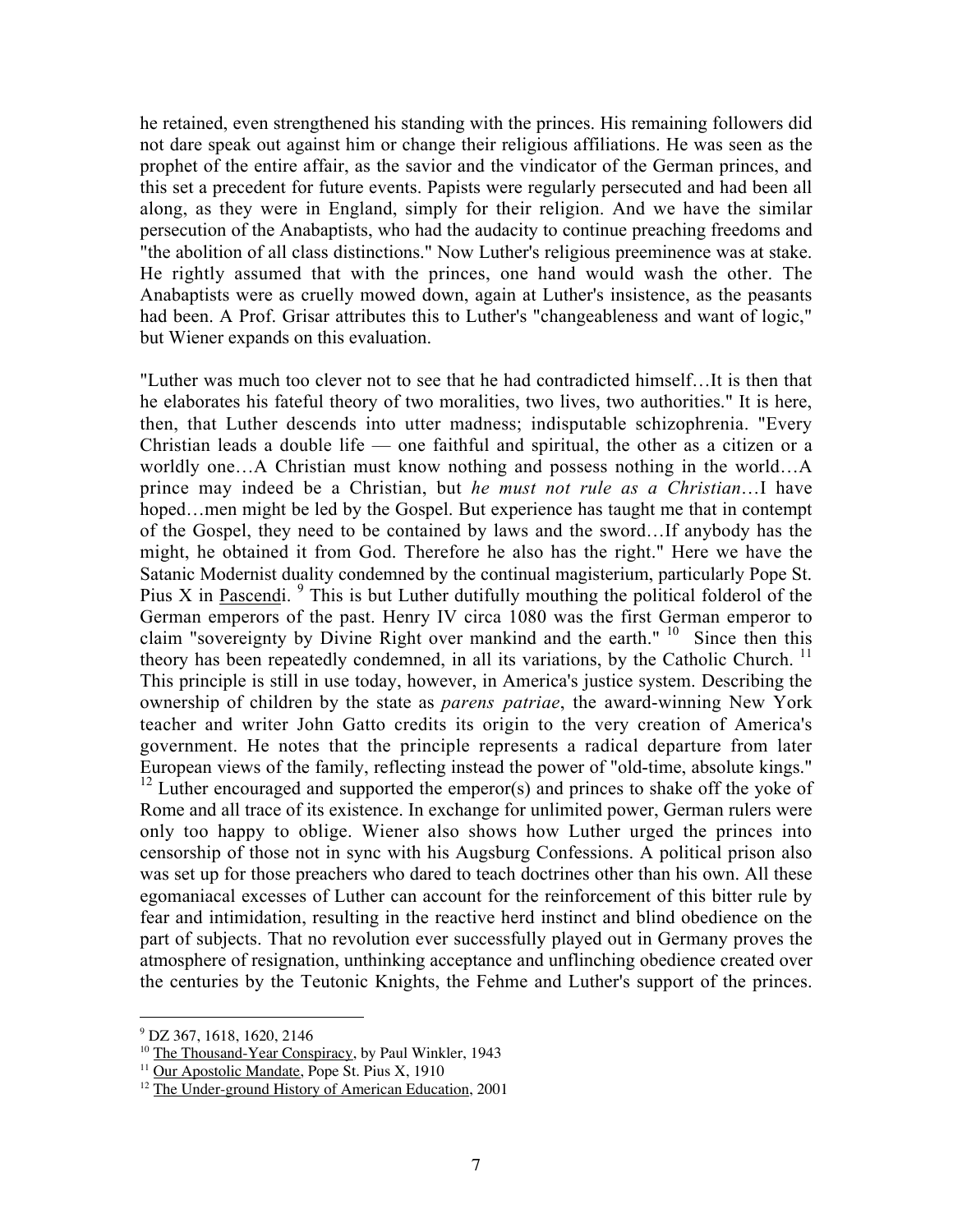This, Wiener emphasizes, was the breeding ground for all that would befall Germany in the World Wars.

### **Luther on war**

Luther encouraged German subjects not only to be obedient but also to obey with joy when called to war. "As a member of the state, man has to rob, murder and fight with joy as long as he lives…A war declared out of revenge is a just and orderly work…It is the duty of the prince to strike before his opponent does…God the Almighty can order a prince at any time to start a war." (These sentiments ring a bell when we think back to the early days of the present war on Iraq and the objections raised that Pres. G.W. Bush was avenging his father through this war.) Wiener notes that Luther glorified war, even if it was unjust. War must be fought, according to Luther, "even if it should be mistaken and sinful." First, in his placating days, Luther states that "Armed resistance can in no way be reconciled with Scripture." After his shameful desertion of the peasants, Luther suddenly decided that "Christ Himself and John the Baptist praised war." He urged leaders to stockpile armaments and not to go slowly in a war. He even told them that war is "a holy and necessary task," echoing the Muslim call for Jihad. Ever since Luther's support of conflict, countless Lutheran ministers have preached holy war from German pulpits. The German people could scarcely fail to relate this teaching and endorsement of war to religious fervor and love of the Fatherland. And it cannot be denied that since this time the Germans have engaged in war after war.

# **Luther and the Jews**

Luther "campaigned" for his new religion based on what he considered to be the Catholic Church's mistreatment of the Jews. "The Catholics have treated the Jews as if they were dogs and not men," Luther wrote. "[They] have done nothing but vilify them and rob them of their property." Yet true to form, once he had established himself he reversed his opinion. "They poison wells and kidnap children," he later stated. "They are veritably a mixture of all the depraved and malevolent knaves of the whole world over…Jewish doctors believe they find favor with God if they torment and furtively kill Christians…A more bloodthirsty and vindictive race has never seen the light of day…The Jews are malignant snakes and imps…It is our own fault that we have not avenged the sacred blood of Our Saviour and the innocent blood of countless Christians and children, it is our own fault that we have not annihilated the Jews but placidly let them stay where they are despite all their murders…" And so the diatribe goes. Griener says his worst utterances are too filthy to be repeated. Luther also published his own anti-Jew code centuries before Hitler would come to power. In it the Reformer suggested that:

- Jewish synagogues and all their prayerbooks and literature be burned
- The houses of the Jewish people be burned as well
- They be deprived of all their belongings
- They be barred from moving freely about the country
- They all be herded under one roof
- Their rabbis be forbidden to teach
- All Jewish children be put to hard labor or driven out of the country.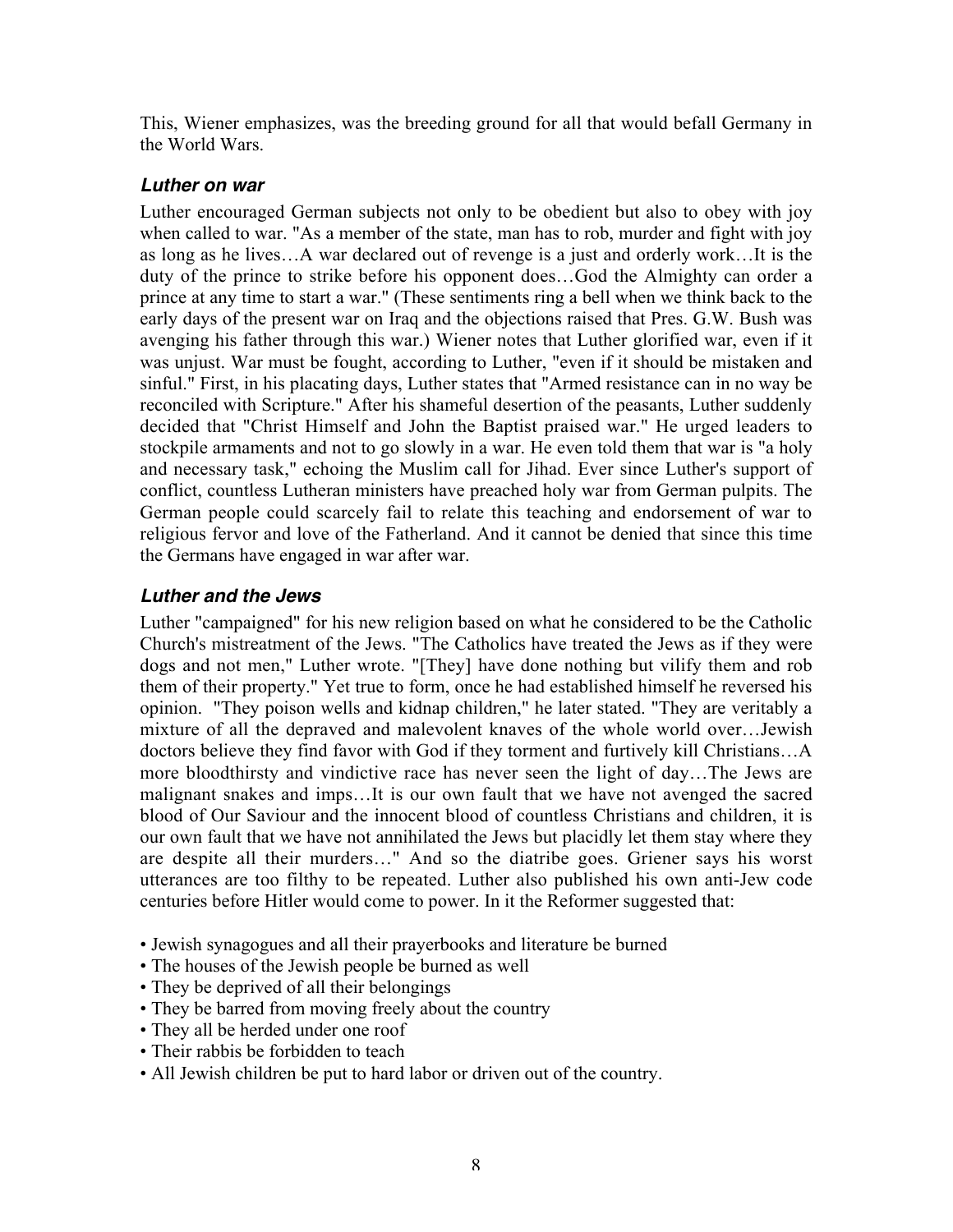Historians called Luther's anti-Jewish hate-mongering "mad fanaticism," calculated to "provoke the people to an unchristian persecution of their Jewish neighbors…Official reports go to prove that the cruel persecution of the Jews was no mere paper measure." Dr. Lewin wrote that all future "anti-semitic decrees had their origin in Luther." Griener comments that Martin Luther died plotting a wholesale and violent attack against the Jews which the German princes failed to carry out. The full harvest of his hatred would be gathered by yet another antichrist at a later time.

### **Hitler cashes in on Luther's legacy**

Luther set Germany apart as a nation and his preachers perpetuated his unsavory teaching and views for centuries following his death. Germans were schooled as obedient warriors, fiercely loyal to the Fatherland, a chosen race favored by God, and were encouraged to show no mercy to the common man, Catholics or Jews. He prayed "that scholasticism would soon disappear and all Germans become the children of God…Germany has always been the best country, the best nation…" Luther's rejection of reason, his immorality, absolutism, nationalism, warmongering and many hatreds condensed Germany's culture into the narrow and peculiar form it assumed in the  $20<sup>th</sup>$  century. He continuously sought "the unity of all German speaking people," teaching that Germany was a riderless horse in search of a horseman. The Germans finally found that horseman in their Fuehrer, Adolph Hitler.

From all of what is presented above, none can doubt that Germany was the proving ground for racial and class hatreds and governance by force and violence alone, a ground well-tilled long before the Nazi regime came into being. World War I saw the Kaiser once again striving for world dictatorship based on Emperor Henry's convictions a century before. Wiener explains that the wars were really a clash based on who would head this dictatorship, the "Internationalists" (read here the Illuminati) or the National Socialists. Pope Pius XI, in writing his last encyclical forbidding persecution of the Jews, understood this squaring off. This became the basis for World War II, as explained in Imposter Popes and Idol Altars. <sup>13</sup> Winkler insists that Communism was a system set up for Germany and later Hitler to deflect from philosophically and militarily. Other sources seem to indicate the "setting up" was accomplished with British and American money, in the hope that this would cow Germany into limiting her military expansion. This affords a closer look at the inner goings-on of the secret societies, and as Winkler would tell us, the Teutonic Knight in particular. The alchemic philosophy ever at work in Freemasonry is the constant and syncretic "thesis, antithesis, synthesis." Hitler proved very useful to this philosophy of social manipulation.

At the beginning of World War I, a pamphlet was issued by the German government worthy of Hitler himself. It only proves what is stated above: Hitler merely reaped the bountiful harvest sown by Martin Luther. This pamphlet warned the world what they could expect from Germany. The Allies were told that WWI was "Luther's idea come true." They heard that "Christianity [the Lutheran variety] is the religion of war, and that

<sup>&</sup>lt;sup>13</sup> See <u>www.betrayedcatholics.com</u> to order this work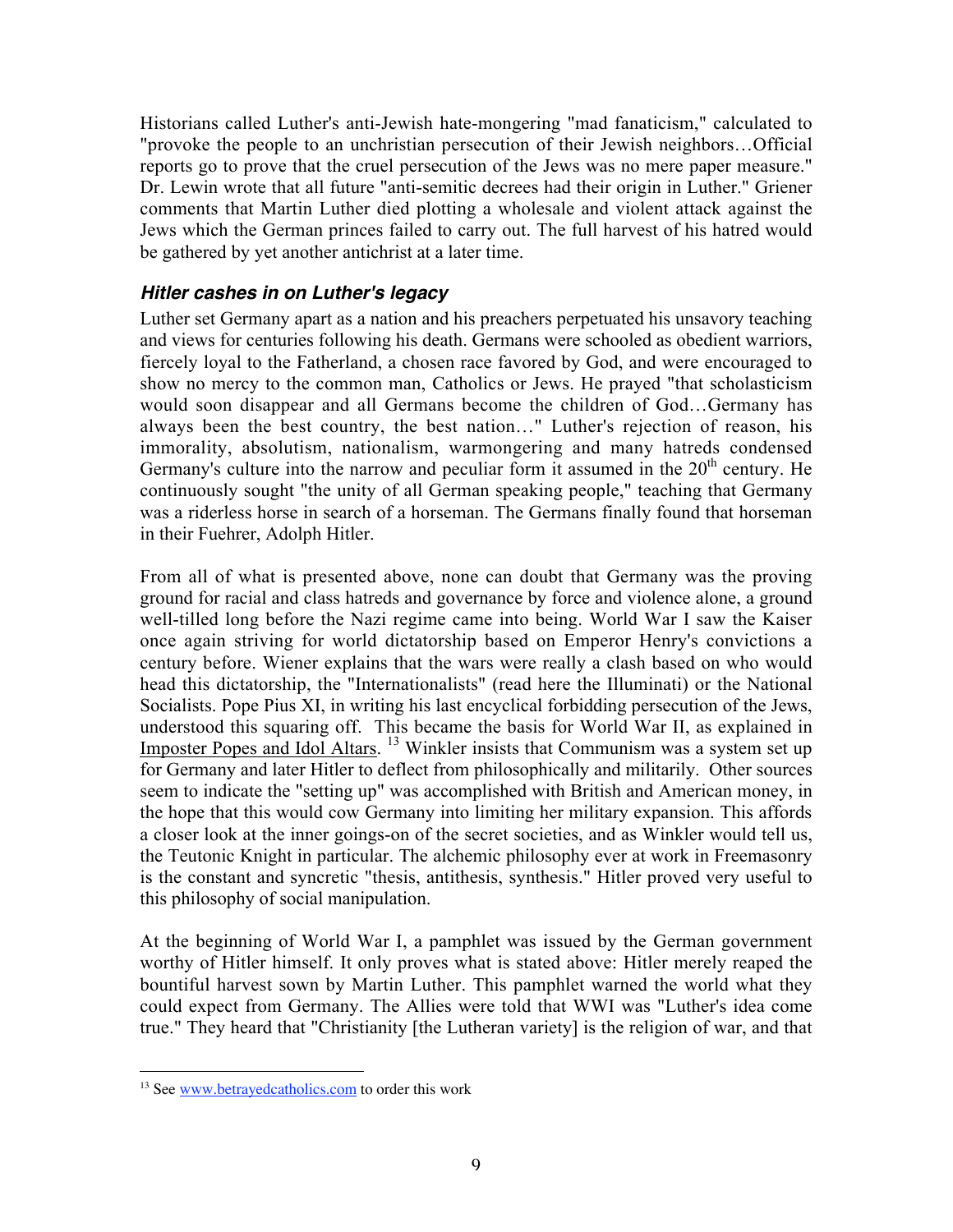Germans preach a "German, a national God." One Lutheran preacher declared: "I am proud to preach the religion of might and what our enemies call barbarism." Despite these hateful boasts, WWI ended in defeat for Germany. As Wiener explains, the German government pretended for a time to incline to Internationalism, simply as a ruse to allow them to recover sufficiently before making yet another pass at the world. When Hitler came to power in the late 1920s, the Lutheran pamphleteers wholeheartedly supported him. After years of attending International congresses to promote world peace, the Germans could now drop the mask and be themselves. Internationalism, "the sweetsentimental and sentimental-weak Christianity" of their opponents dissolved overnight, and the Third Reich was born.

As von Kirchman remarked, "Luther…is not the reformer, but the devastator of faith and Church." Lutheranism from WWI on became synonymous with Nazism. Hitler's satanic treatment of Jews, Catholics and those mentally and physically defective is welldocumented fact. It is exceeded in its monstrosity only by Stalin's murder of Christians and Catholics in Russia. Hitler was, mentally and politically, Luther reincarnated. His fits of rage, egomania, paranoia, immorality, and delusions of grandeur are well documented. Mein Kampf is testimony to his political and spiritual beliefs. In the end it was Hitler who carried out Luther's last project: the incarceration and extermination of the Jews. Had circumstances allowed, he would have destroyed the Vatican and as many Catholics as possible. This last task, however, is most likely reserved for the Stormfuehrers of the Fourth Reich, now waiting in the wings for the signal to be thrown and the New Order to begin. Internationalism will struggle to the death with National Socialism for world control. In the meantime the Internationalists are content to allow Germany and her American and South American sympathizers free reign to do their worst, in order to clear the way for the New *World* Order. To give Americans some indication of where they are headed Wiener states: "Christianity and a conservative political power became identified with each other, as well as piety, love of power, purity of doctrine, and the glorification of war and the aristocratic standpoint." In many respects, the same could be said of America today with her stance of manifest destiny, her democratic mission to all nations, the glorification of civil and military service to the exclusion of all else, and the fat cat attitudes of the Mayflower families still in power.

Wiener sums up his work by condemning the Lutheran-German idea of religion and political superiority; the anti-intellectualism and willful stupidity which deliberately encouraged the creation of an unquestioning and obedient warrior nation. He quotes a leading French cleric, Fr. Pasquier, who admits, "Too many German Catholics have proved (during the war) that they are marked Lutherans." Too many indeed, and they are still with us. This we will address below.

# **Part Two**

### **Religious aspects**

Here we will compare Traditionalist traits and tendencies with those found in the Lutheran religion under two heads: religious and political. The better-informed Catholic reading this work already knows where it is going. The resemblance of those passing as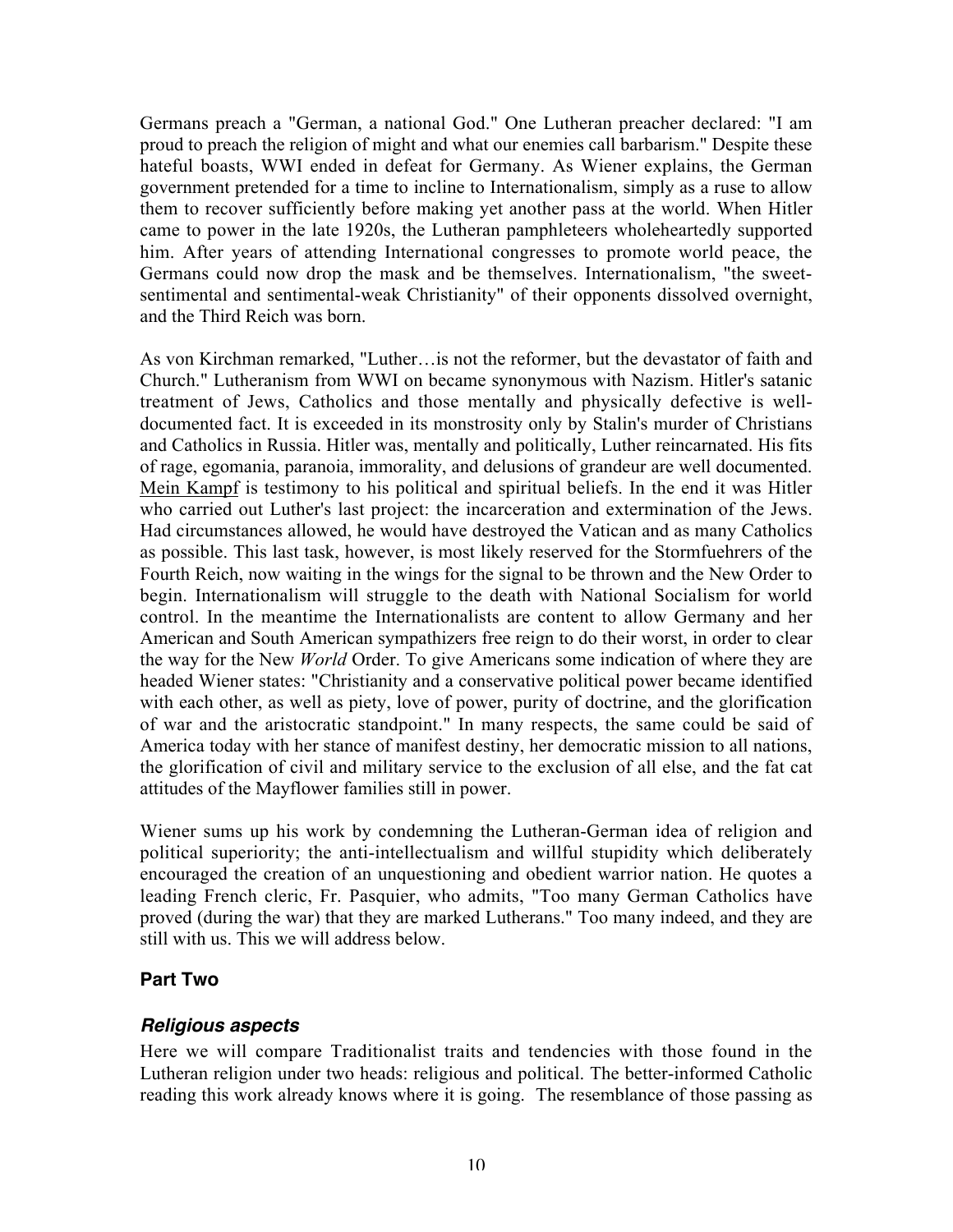Traditionalists today to the Lutherans as described by Wiener is too obvious to need much explanation. One thing, however, that Wiener as a Protestant does not include in his work is the damage done by false ministers among the Lutherans. In addition to all the other problems introduced by Luther, there were no valid Sacraments or sacrifice to sanctify the people. Luther claimed he received his mission directly from Christ when he wrote:

*"God has appointed me for the whole German land…Whoever obeys me not, despises not me but Christ."* God appoints his bishops only through the Roman Pontiff. Those claiming appointment by God have been condemned as heretics.  $14$  Yet like the Lutherans, certain Traditionalist priests and bishops boldly claim such Divine appointment outside Church law and teaching.  $15$  In this they follow the example of Luther. St. Francis de Sales tells us: "Never was anyone extraordinarily sent unless he brought a letter of credit from the Divine majesty…The vocation of pastors and Church rulers must be made visibly…What business had you to hear and believe them without having any assurance of their mission?" <sup>16</sup> This subject of jurisdiction has been treated at length in many different places. Without a true Pope, there can be no jurisdiction and none outside the visible reality of the Papacy can legitimately confer the Sacraments. To do so constitutes sacrilege in both the giver and receiver. This has been more than adequately explained for over 20 years.

#### *Hypocrisy is one of the major indicators, according to Wiener, of Lutheran affiliation.*

And is it not hypocrisy to pretend not to know or believe a certain teaching, and act as though it was unnecessary for belief? If one truly believes jurisdiction is necessary for sacramental liciety, and one *must* believe it as a tenet of Catholic faith, one cannot use priests not sent by proper bishops in obedience to a true pope. This teaching has existed since Apostolic times and this can be proven from Scripture.<sup>17</sup>

*Rev. Adolphe Tanquerey tells us that Divine Tradition is preserved and explained not by Traditionalists, but only by "the authoritative teaching authority of the Church…the infallible magisterium of the Church's legitimate pastors." <sup>18</sup> Here we see hypocrisy in* the very name chosen by these pseudo-Lutherans. No one true to Tradition could fail to acknowledge a true pope, or neglect to follow all the teachings of the continual magisterium. Those choosing to follow pastors not in communion with the magisterium do not follow legitimate pastors and therefore cannot pretend communion with the true Church.

*Adolph Hitler stated: "I do insist on the certainty that sooner or later, once we hold power, Christianity will be overcome and the German Church established. Yes a* German *Church, without a Pope and without the Bible, and Luther, if he could be with us, would*

 $\overline{a}$ 

<sup>14</sup> DZ 498

<sup>&</sup>lt;sup>15</sup> See The Soul Snatcher Chronicles, Pt. I, a free download at www.betrayedcatholics.com

<sup>&</sup>lt;sup>16</sup> The Catholic Controversy, 1886

<sup>17</sup> Acts 15:24

<sup>&</sup>lt;sup>18</sup> Manual of Dogmatic Theology, Vol. I, 1959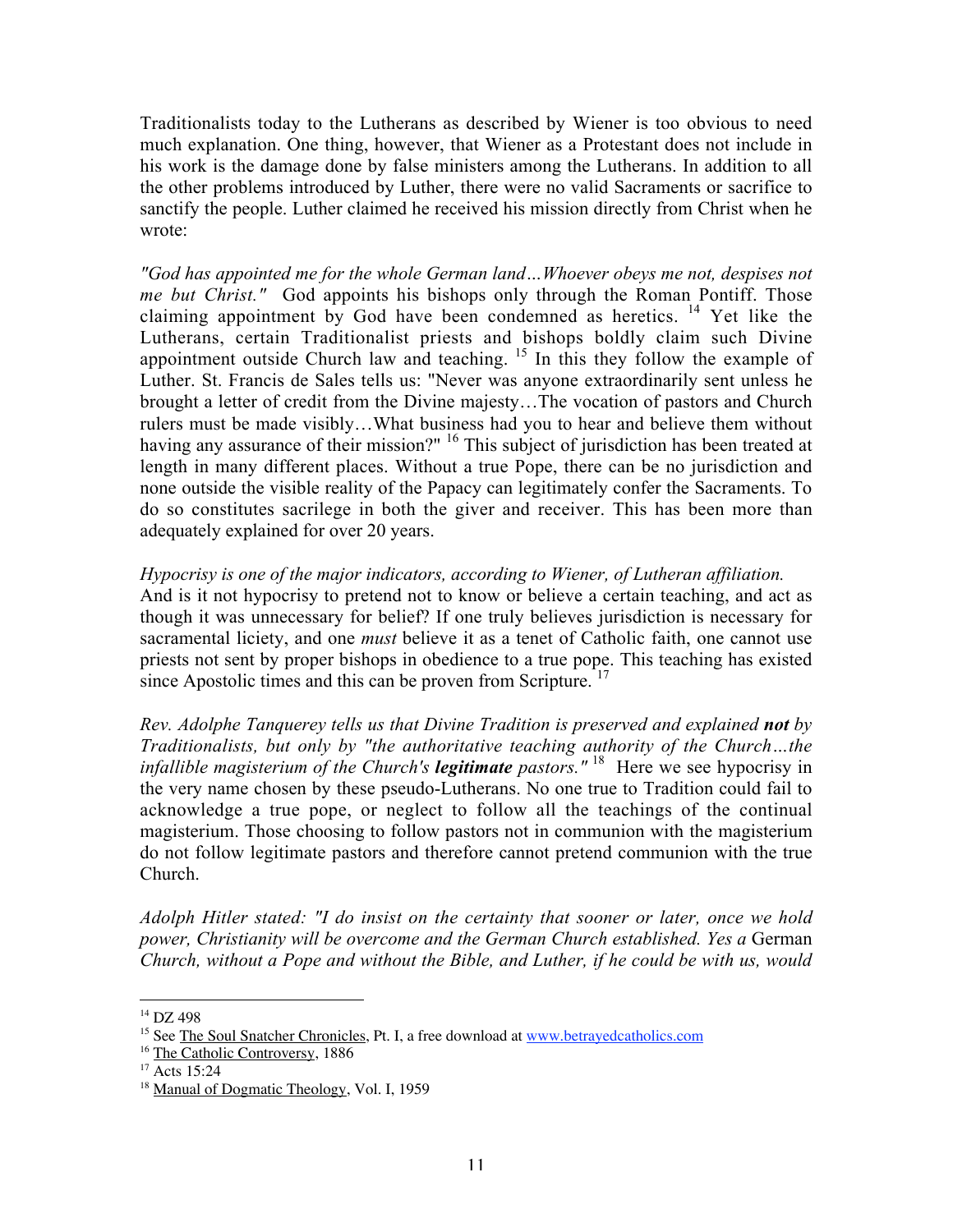*give us his blessing."* <sup>19</sup> *Luther: "I consider everything allowable against the deception and depravity of the papal antichrist."* Little need be said of Luther's hatred for the Church and his contention that the popes were antichrist. It has long been known and regarded with horror by Catholics. It is not coincidence, however, that many Traditionalists share Luther's distaste for the papacy. It goes hand in hand with the belief that the State, not the Church, is the end all, be all. One cannot serve both God and Mammon. Hitler was involved with the occult and various secret societies, whose stated aim is to rid the earth of Christianity. His German church most likely would have been organized along Gnostic lines. Pope St. Pius X condemned the Modernists for their desire to eliminate the papacy. "[The Modernists] propose to remove the ecclesiastical magisterium itself by sacrilegiously falsifying its origin, character and rights, and by freely repeating the calumnies of it adversaries." 20

Traditionalists cannot be bothered with a pope. Like the Germans under Luther, they want an easy life. They gravitate to those who will acquiesce to their wishes and indulge their wants. A true pope (at least one they could not control or intimidate) would be death to their independence and might not tolerate their nonsense, so they cannot afford one. They pay lip service to past popes, knowing that it is expected of them, but that is the extent of their acknowledgement of the Primacy. They persist in denying that a Pope is necessary for the Church to exist, flying in the face of dogma and all reason. They may fool themselves and certain others, but someday they must face the Good Shepherd who entrusted the keys to St. Peter.

*The Catholic Encyclopedia states that Lutherans are "orthodox Protestants," and under Lutheranism relates that Luther, in a display of sentimentalism, wished to retain Latin and the elevation in Lutheran services, (although these in fact were not retained) while rejecting any idea of offering a true sacrifice. Another example of Luther's sentimentalism can be found in his teachings on sin: "Christianity is nothing but a continual exercise in feeling that you have no sin…"* Isn't it true that most Traditionalists stress their orthodoxy in contrast to Novus Ordo church belief? Legally and dogmatically speaking they cannot receive the Sacraments from the hands of ministers not sent by a bishop in obedience to a true pope. Isn't such reception despite Church teaching, then, sentimentalism of the basest kind, particularly since mortal sin is involved? Isn't it a matter of feelings and not the intellect dictating what will be believed in Christ's Church and how it will be believed? The Catholic convert Arnold Lunn describes the mechanics of this process of self-deception quite well in his little work Now I See. "Modern prophets appeal to a funny feeling inside, a feeling that they are right and other people are mostly wrong…This funny internal feeling (FIF) responds, so [they] feel, to some objective reality…The orthodox Protestant who still accepts the Catholic doctrine of the Trinity, but who rejects the authority of the Church to define this dogma, must fall back on FIF."

<sup>19&</sup>lt;br><sup>19</sup> Hitler's Speeches, Prof. N.H. Baynes, editor; 1942

<sup>&</sup>lt;sup>20</sup> A Catechism of Modernism, Rev. J.B. Lemius, O.M.I; founded on the encyclical Pascendi dominici gregis, 1908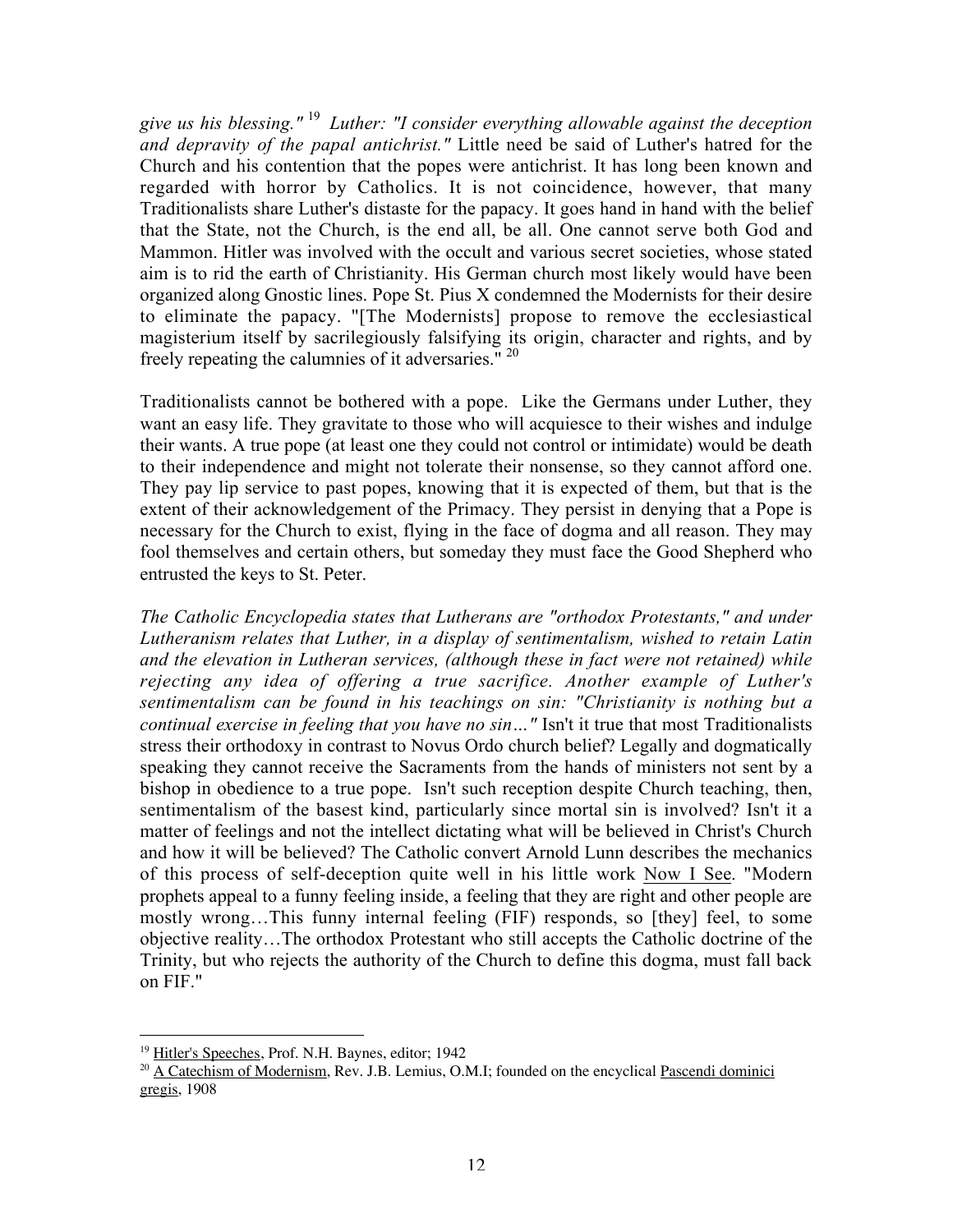Pope St. Pius X has another word for FIF; he calls it heresy. In explaining how FIF operates, St. Pius X wrote: "*Fideism* [a heresy] excites in a soul with a propensity toward religion a certain special *sentiment* without any previous advertance of the mind…and this sentiment possesses…the reality of the Divine and in a way unites man with God. It is this sentiment to which the Modernists give the name of faith." Pope Pius X goes onto explain that this religious sentiment must "vitally assimilate" what it perceives as truth somehow, and so whatever these Modernists wish to embrace (outside the faith) is therefore "sanctioned by the heart," and not the intellect. The Pope concludes: "Sentiment and experience alone, when not enlightened and guided by reason, **do not lead to the knowledge of God."** <sup>21</sup> Catholicism is necessarily an affair of the intellect, seat of the soul. Deal reason out and sentiment in and you have Lutheranism and all the other Protestantisms. Reason will be discussed below.

*Luther taught: "When you obey me you are without a doubt obeying not me but Christ." Thus he was usurping the place of the Pope.* This is the claim, unspoken or not, of every Traditionalist minister now operating. Traditionalists are in awe of their "priests" because they must depend upon them to receive the Sacraments and attend Mass. They cannot afford to cross them or alienate them in any way. These men teach them that they should rely on the teachings presented and spiritual direction given only by themselves, not on other teachings or studies undertaken on their own. The character of these men's orders (which are doubtful at best) intimidates Traditionalists. They often are bullied into intellectual submission by the seminary training these "priests" boast, which is

- a) usually woefully insufficient by pre-1959 standards,
- b) comes from non-Catholic sources in whole or in part, and
- c) in some cases is practically lacking altogether.

Scarcity of such ministers, too, is a problem, and this is one more factor that prevents those relying on them for spiritual goods from asking logical questions and objecting to flagrant abuses. So it is no wonder that Traditionalists learn to distrust themselves and rely on passive learning without the opportunity to check out the veracity of what is being said or taught.

*"Lying is a virtue if it is indulged in for the purpose of preventing the fury of the Devil or [preserving]…honor, life [etc…]"* Traditionalists, often unknowingly, lie to themselves, erroneously believing they do so without sin. Because many Traditionalists often, from human respect, do not correct their ministers or their co-religionists who do not teach the truth, they also commit sins of omission in this regard.

### *Luther's mental condition is an excellent case in point for why the heads of religious institutes should closely examine the character of those entering their institutions.*

As we well know, many candidates for the priesthood over the past 50 years or so were poorly screened, resulting in the pedophile problem, homosexuality, drinking, drug abuse and mental problems among priests and religious. The Church teaches that mental troubles generally underlie sexual deviance and addictions. That Luther's teachings were

<sup>&</sup>lt;sup>21</sup> A Catechism of Modernism, Rev. J.B. Lemius, O.M.I; founded on the encyclical <u>Pascendi dominici</u> gregis, 1908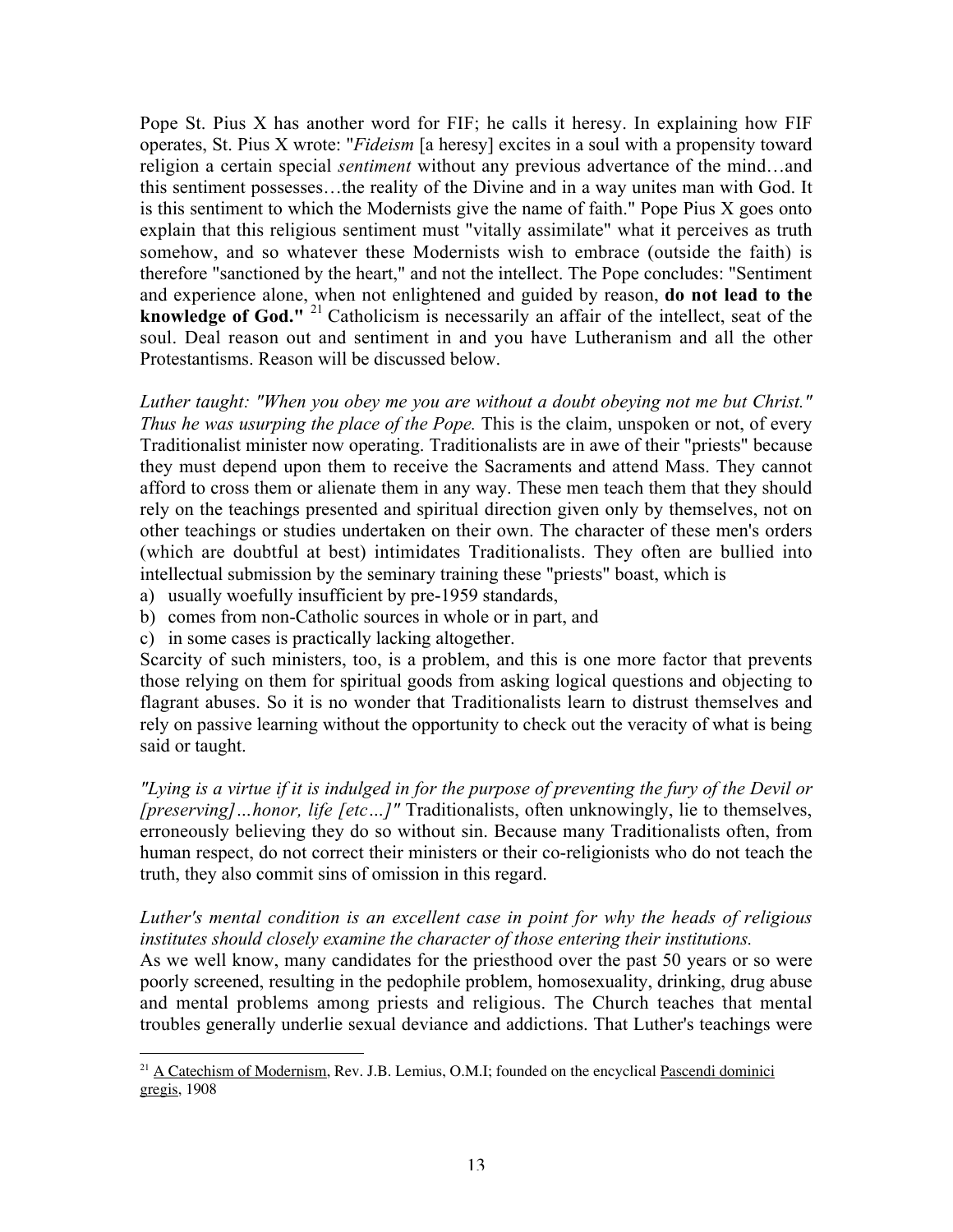the ravings of a very disturbed man should give pause to well-meaning Protestants. It is one thing to follow someone's teachings when you believe them to have led sound, moral and spiritually well-grounded lives. It is quite another thing to learn that this is not the case at all and they actually were portrayed as something they were not. Traditionalists should be shocked and outraged that their sect could even be identified with a Protestant, far less one such as Luther. They should ask themselves why there are so many similarities between their sect and Luther's and honestly search their conscience to determine what should be done to address this problem.

#### *Luther's writings are "a mass of contradictions."*

As Wiener said, these moral and doctrinal contradictions are signs of a disturbed mind. Holding two opposing opinions at the same time is insanity, especially in the field of doctrine, for God's truth is one. It is lying and hypocrisy, for either one has to be totally insane to believe in this fashion or a master manipulator, a con man adept at seducing as many as possible, for whatever motives. With Luther it appears to be a little of both. In Traditional writings, contradictions are often found on the same page of what is passed off as doctrinal essays, or listed along with core evidence for some particular theory. When pointed out they are ignored, as if truth can be a two-headed serpent and still remain the truth. As Wiener rightly stated, the most fundamental Christian principle is to speak the truth, the whole truth and nothing but the truth. Christ told us that He is the ultimate truth. If the religion claiming to be His own is engaged in lies and half-truths, we know that it is not what it claims to be.

*Luther called reason, "The Devil' greatest whore…Reason is contrary to faith…Reason wishes to be considered wise, and thinks that whatever she says comes from the Holy Ghost." As Wiener aptly observes: "[It] is in his hatred of reason that we find the seeds of the German belief in a romantic world, of the distrust of anything logical and reasonable.* The majority of Traditionalists are not reasonable, nor will they be reasoned with. Much of this is traceable to the same methods Luther encouraged the German Princes to use. Substitute "priests" for princes and the picture becomes clear. As one man put it, it is not so much that history repeats itself; some men set out to repeat history. This is true of the Traditionalist situation. All know from Scripture that when the shepherd is struck, the sheep will scatter and the wolves are at the ready.  $22$  Luther knew the peasants were ripe for his doctrines because they had been oppressed for so long. They were easily convinced that Lutheranism was the true religion and Luther could and would help them. Likewise with Traditionalist leaders and "clergy." They realized that most Catholics were not well-educated in their faith nor were they especially devout. They knew that the laity were interested primarily in maintaining the status quo in order not to look out of place socially. In other words, they simply wanted a place to go for Mass on Sunday and a priest to absolve, communicate, marry and baptize them. They were tired of changes, tired of arguing to defend the faith and they wanted things to just be as they were. Most were passive receivers, followers content with religious externals and happy to believe whatever they were told concerning the crisis in the Church.

<sup>&</sup>lt;sup>22</sup> Matt. 26: 31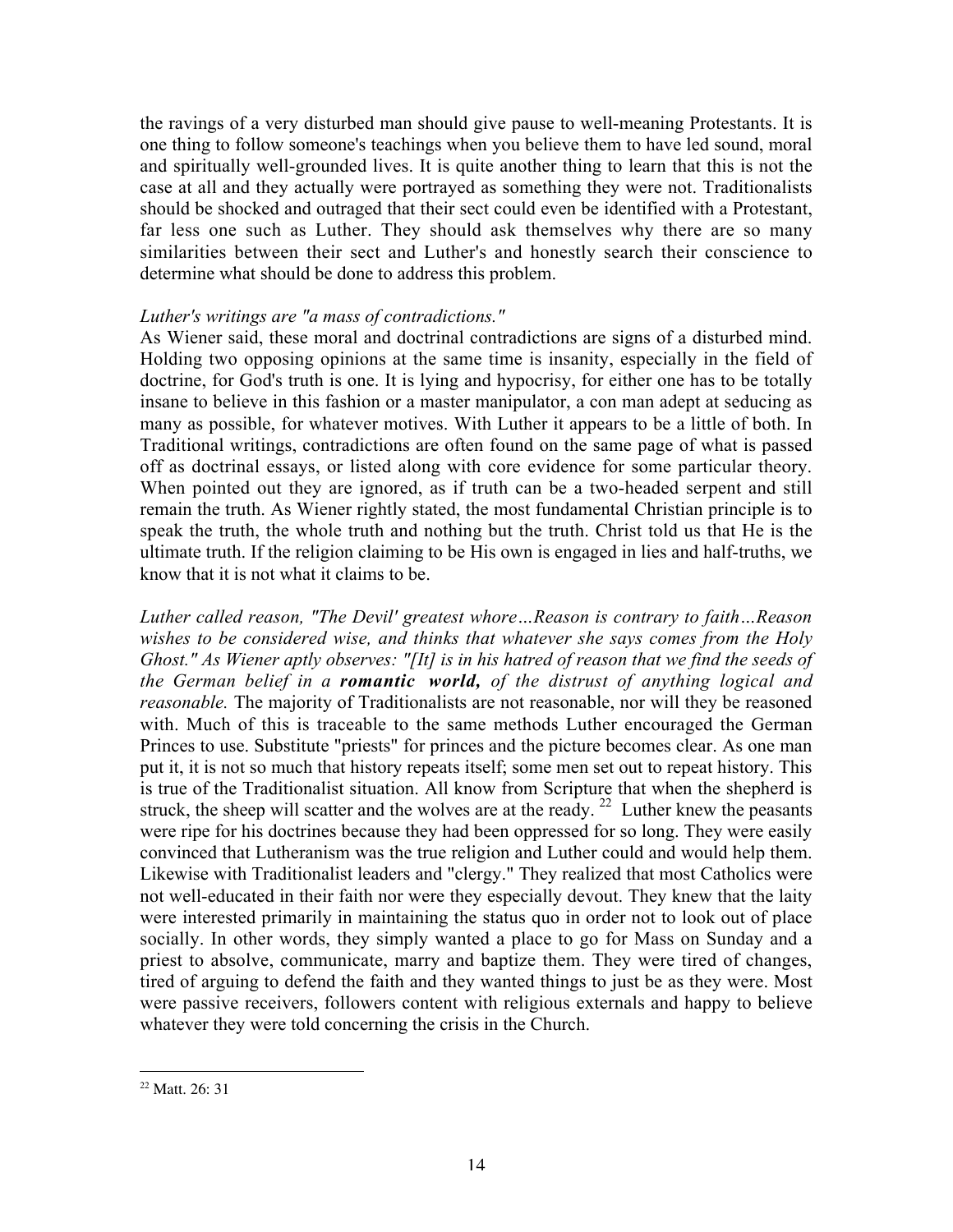Rev. Denis Fahey traces Luther's teaching on reason to the 14<sup>th</sup> century preacher William Ockham. [From Melancthon on Luther]: "'Luther was able to quote from memory Biel and d'Ailly…He was deeply versed in Ockham's writings.'" Fahey continues: "Ockham exalts faith and lowers reason...Luther as usual goes further."  $^{23}$  Both Ockham and d'Ailly were Gallicanists who supported the teaching that the Pope is not infallible in faith and morals but rather can fall into heresy as a true Pope. During the Great Schism these men favored the idea of a council called by people and clergy. They suggested that in order to resolve the schism this council should convene to judge the various papal claimants, one of whom was a true Pope, (Gregory XII). These errors were later condemned as heresy by Pope Pius IX and at the Vatican Council.<sup>24</sup> Traditionalists also hold many tenets of Gallicanism since Luther was imbued with the teachings of Ockham and d'Ailly'.  $25$ 

None remembered, if they had ever read it, Pope Pius XII's teaching in Mystici Corporis Christi that the Church cannot exist without a visible head. All was reduced to the crisis and necessity. The true foundations for this so-called necessity is found in Pope St. Pius X's Pascendi. "Dogma is born of a *species of impulse or necessity*, by virtue of which the believer is constrained to elaborate his religious thoughts, so as to render it clearer to himself and others....For them the Sacraments are a resultant of a double need, for…everything in their system is explained by inner impulses or *necessities*." <sup>26</sup> Popes were necessary in normal times but these times were not normal. We had to "do the best that we could." Forget the fact that never had the Church been without a true pope for more than a few years at a time; forget Christ's promise that Peter would have successors to the very end. Necessity could be invoked to justify the Mass and Sacraments during a deliberately created interregnum, but hypocritically, not to elect a pope. All became relative because father so-and-so said a papal election is impossible, and Traditional ministers "really *do* have jurisdiction," (but nowhere can proofs of this be found, of course). Catholics fell in line behind these unreasonable men just as inexplicably as the Jews had been loaded without a fight into freight cars and shipped to their death a scant 20 years before. Only this time *faith* died in the gas chambers, and none protested its destruction or for that matter even realized it had expired.

*"Luther delivered man from the intelligence, from that wearisome and besetting compulsion to think always and think logically."* Traditionalists, and nearly all non-Catholics, in fact, have fallen prey to spiritual sloth. And there is a component to this sloth that makes it a double sin. That component is indifference to the rights of God, the Creator, in favor of the rights of the creature. God's rights are violated anytime anyone steps outside the boundaries He established for belief and worship, i.e., the Catholic religion. That Peter must always be the Head of the Church is a Catholic dogma too well known, even among Protestants, to admit of any ignorance among Catholics. But as Pope

 $\overline{a}$ <sup>23</sup> The Mystical Body of Christ and the Reorganization of Society, 1943

<sup>24</sup> DZ 1319, 1322, 1839

<sup>&</sup>lt;sup>25</sup> For a more detailed study of this heresy see Deceiving the Elect and The Soul Snatcher Chronicles, Pt. I, free downloads at www.betrayedcatholics.com

<sup>&</sup>lt;sup>26</sup> Pascendi dominici gregis, against the Modernists, 1908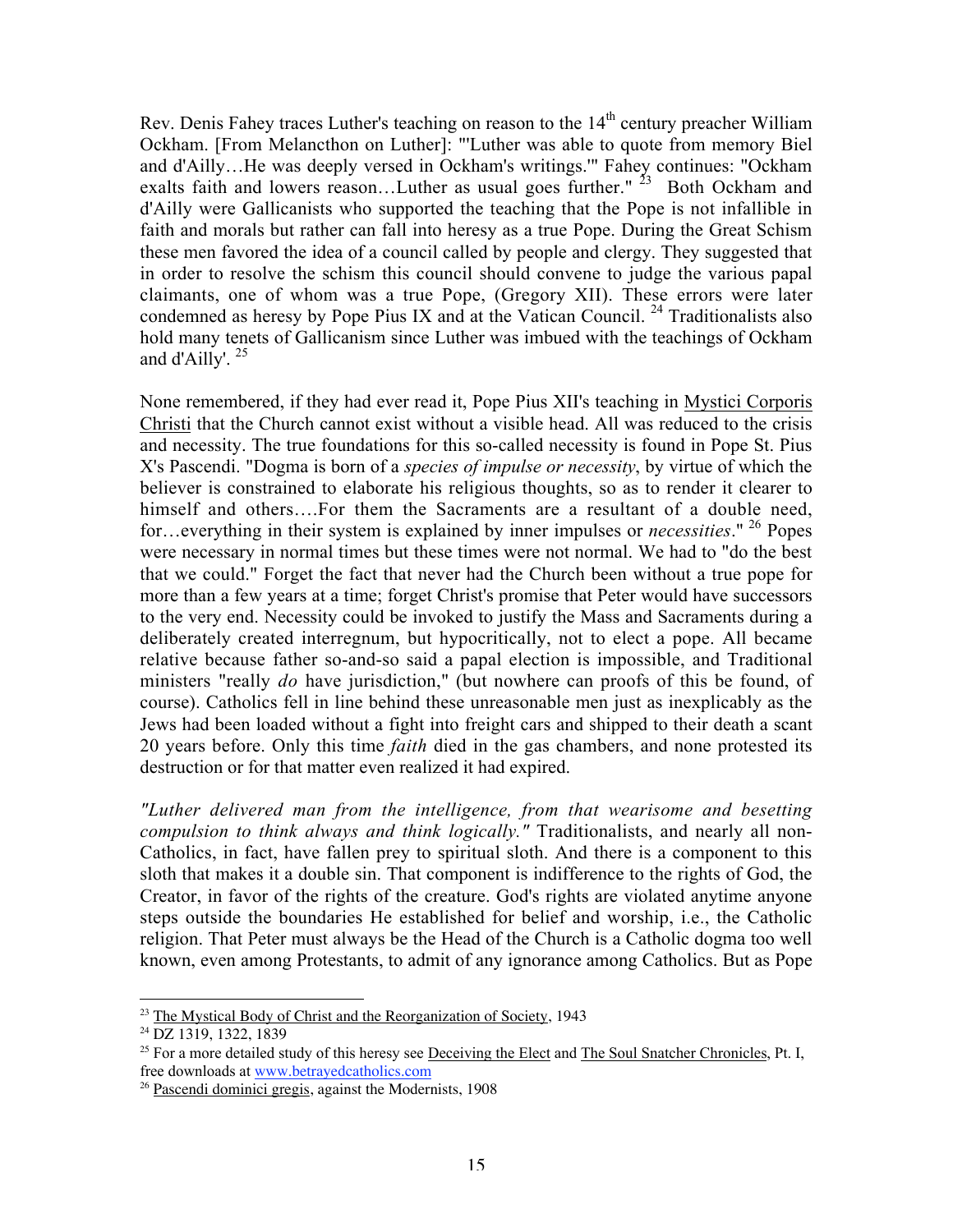St. Pius X observed in his Pascendi, dogma is only a "secondary formula," falling behind sentiment as the true rule of Modernist belief. Traditionalists as a whole feel it is "right" not to elect a Pope and to let the crisis run its course. Therefore they baptize with FIF what they cannot logically hold. St. Pius X describes this process as follows: "The intellect, encountering sentiment, directs itself upon it and produces in it a work resembling that of a painter who restores and gives new life to a picture that has perished with age," (a simile taken from Modernist writings).  $27$  In other words, the Modernists presumptuously color Divine Truth. Willful ignorance of the truth exists when one has the means to dispel such ignorance yet fails to use those means. This is the teaching of the Church. Acts 17 tells the story of the Bereans, a people evangelized by the Apostle St. Paul. Paul previously had tried to "reason" with the Thessalonians "out of the Scriptures," but they chased him from the city. The Bereans, on the other hand, "were more noble than those in Thessalonica, in that they received the word with all readiness of mind, and searched into the Scriptures daily, whether these things were so…Therefore, many of them believed." If Traditionalists do not believe those warning them of their errors, it is precisely because they have not examined the proofs of those errors. This is the sin of blasphemy against the Holy Ghost which cannot be forgiven if continued until death; a sin against the known truth.

It was not only Luther but also the Lutheran philosophers Kant and Hegel who assailed the citadel of reason. Kant taught that theological proofs are useless for proving God's existence and anything related to His existence. Hence the Traditionalists scorn proofs of any kind as proving nothing. Hegel championed the process of *becoming*, not *being* as defined by St. Thomas Aquinas.<sup>28</sup> Luther stated: "God does not need our actions...All *He wants is that we pray to Him and thank Him."* Yet being is a state of firm belief in dogma and certitude on all other matters, and in order for Catholics to live their faith, action must result from belief. Of its very essence, becoming would be a state of suspended animation between being and acting, when the only proof that being or believing exists is its translation into action. St. Thomas taught: "The teacher causes knowledge in the learner by reducing him from potentiality to act…For in every man there is a certain principle of knowledge, namely the light of the active intellect…The master leads the disciple from things known to the knowledge of the unknown…firstly by proposing to him certain helps or means of instruction, secondly by strengthening the intellect of the learner."  $29$  For St. Thomas, every will at variance with reason is evil.  $30$ Ergo, a will in Traditionalists that causes them to discredit reason is evil. They will have no master; hence the idea of an "instructor" or mentor superior to them in knowledge is abhorrent. For this reason it is not that they are ignorant or cannot learn; it is, in most cases, that they *will* not.

*"Christianity," Wiener reminds us, "is a totality, a total state of mind, a total way of living. Either we accept the complete code of Christian ethics, or we are no*

 $\overline{a}$  $27$  Ibid

<sup>&</sup>lt;sup>28</sup> Summa Theologica II-II, A14 A2

<sup>&</sup>lt;sup>29</sup> Summa Theologica, Q. 117, Art. 1, Pt. 1

<sup>30</sup> Ibid., Q.19, Art. 5, 6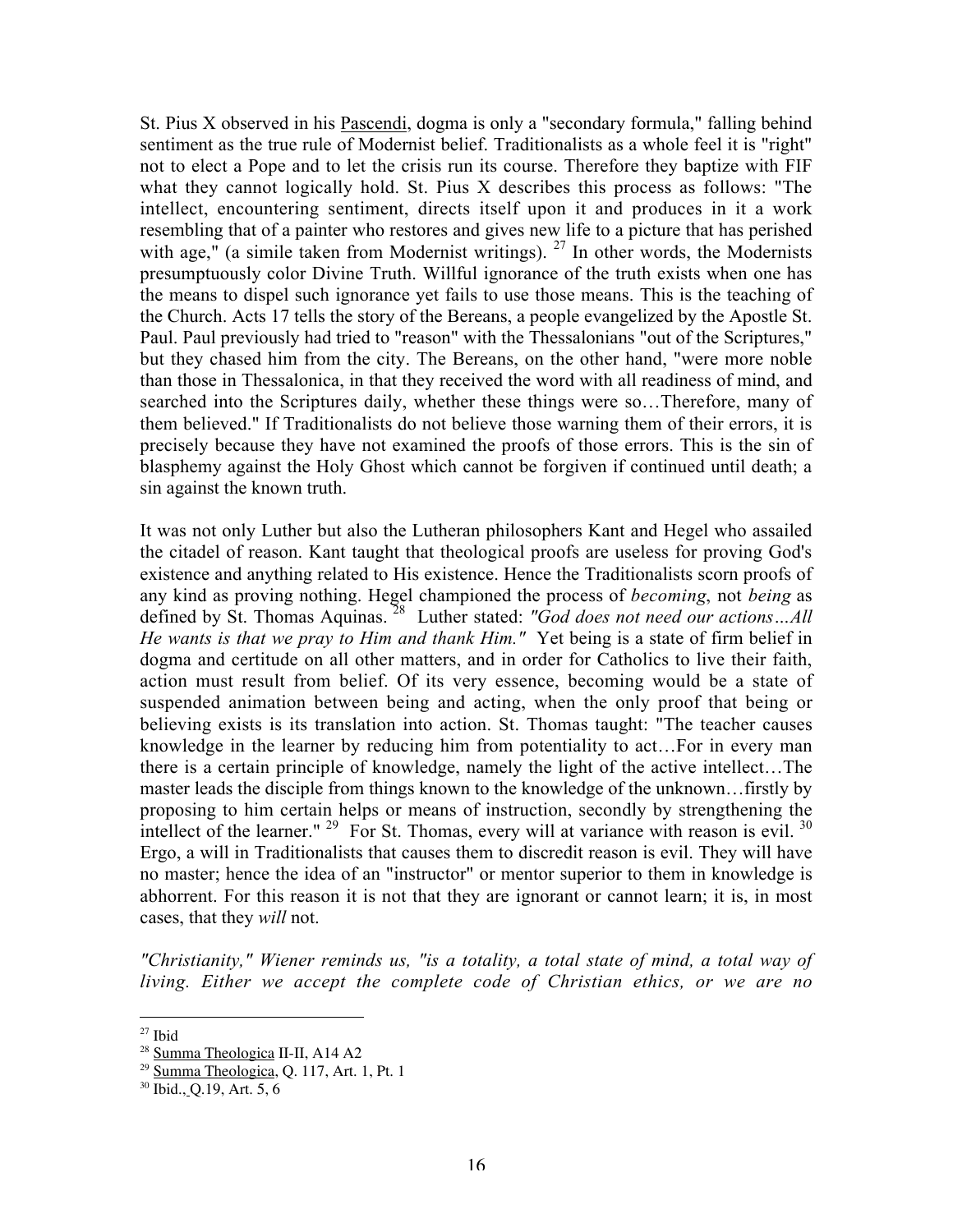*Christians…Christianity, if it ever should work, cannot be applied in convenient bits and pieces — such as going to Church and Holy Communion. It is a total code of life and morals, thought and action."* Substitute Catholicism for Christianity and this is the bottom line. In Catholicism we find a perfect society with its own teachings, laws, worship, government, philosophy and so on. That this society exists is a *de fide* truth. The philosophy of this society is that of scholasticism, as found in the writings of St. Thomas Aquinas' Summa Theologica and his other teachings. Now many Traditionalists have no use for the teachings of St. Thomas, despite the Church's insistence that no other form of philosophy is compatible with Catholicism. This is true of course, because if they embrace St. Thomas' teachings, they might have to fly in the face of Hegel and/or Kant. Luther despised scholasticism. He prayed "that scholasticism would soon disappear." Pope St. Pius X noted that: "these very Modernists who pose as Doctors of the Church, who puff out their cheeks when they speak of modern philosophy, and show such contempt for scholasticism, [are no longer] able to recognize confusion of thought, and to refute sophistry." Catholicism is an all or nothing deal. That is supposedly why Traditionalists refer to Novus Ordoism as "cafeteria-style religion." It appears they are not aware that too often they eat in the same cafeteria.

*Luther advocated the "degradation of womanhood" by the disparaging comments he made against the female sex.* Wiener tells us Luther thought women were good for only two things: tending house and reproducing. Or if we wish to go redneck, keepin' yer women barefoot, pregnant and in the kitchen with plenty of broken whisky bottles by the front door. Luther taught that use of the marriage act was a sin. If women died prematurely in the course of their assigned tasks, oh well… For Luther women were a necessity to satisfy the male appetite and there were always plenty of replacements. The Nazis also held women in low esteem. "In general the Nazi attitude towards women was negative: they were expected to be good housekeepers and produce future generations of soldiers for the Third Reich." <sup>31</sup> Now we understand where today's misogynists received their inspiration, and it wasn't from the Catholic Church.

# **Political Aspects**

*"Every Christian leads a double life —one faithful and spiritual, the other as a citizen or a worldly one."* This statement by Luther can be interpreted in two ways: a religious/social sense or a religious/civic sense. Many Traditionalists and many Catholics in the  $1950s$  — even before  $V2$  — compartmentalized religious life to such an extent that the onlooker would never have been able to distinguish them from their Protestant neighbors and friends. Socially they schmoozed, entertained, drank to excess, told unclean jokes, fornicated before marriage, flirted after marriage, used birth control and kept up with the Joneses just like everyone else. During the week they attended Altar Society and Holy Name Society meetings, drove car pool for the parish school and went to Mass and Communion faithfully every Sunday. One author <sup>32</sup> even wrote a book stating that Judaism, Protestantism and Catholicism were one entity long before V2, and

<sup>&</sup>lt;sup>31</sup> The Hitler Conspiracies, by Prof. David Welch, 2001

<sup>&</sup>lt;sup>32</sup> Will Herberg, Protestant, Catholic, Jew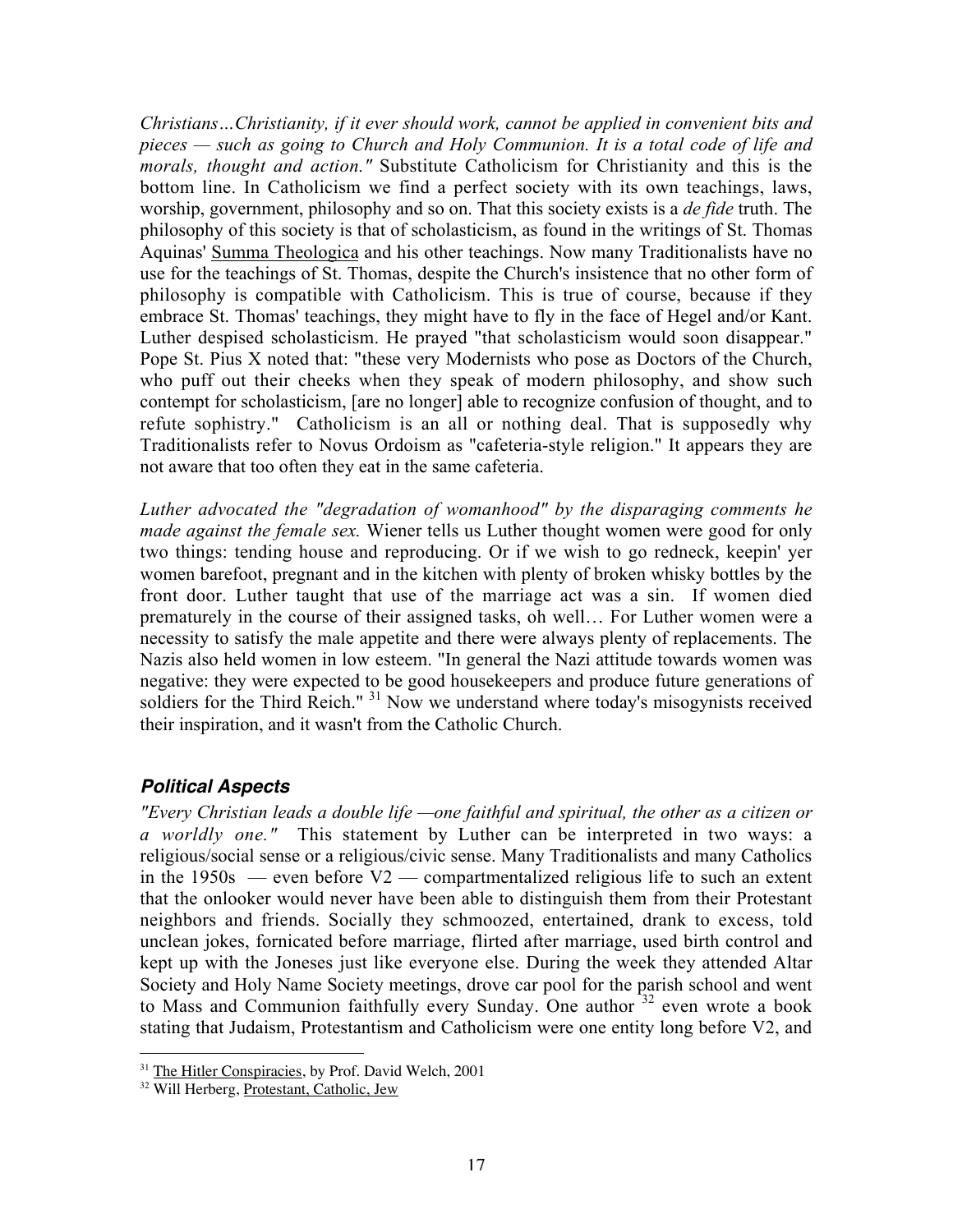that their common religion was a civic one based on the materialistic American lifestyle. Commenting on this double lifestyle led by so many Catholics, Pope St. Pius X wrote: "In their books you find some things that might well be expressed by a Catholic, but in the next page you find other things that might have been dictated by a rationalist…When they write history, they make no mention of the Divinity of Christ, but when they are in the pulpit, they profess it clearly." This also explains Luther's contradictory teachings and lifestyle.

As citizens, it didn't matter if JFK failed to kiss John 23<sup>rd</sup>'s ring or told his supporters that he would enforce separation of Church and state. Politics was a separate affair, and they would vote for whomsoever they pleased. It was America right or wrong, for how could she be wrong? During the Vietnam War, for a conservative to express sympathy for draft dodgers was to commit political suicide, even if the young man protested that it was an unjust war. Whether local politicians were a little pink or known Freemasons, providing they promised tax cuts, business breaks and a lower rate of inflation, who cared? And if a politician opposed abortion, he was the man, even if he also supported compulsory sex education in the schools. The Americanist heresy rampant among Catholics in the U.S. long ago assured all future Presidents and other politicians that Catholics generally would sooner back America than the Catholic Church. While Americans are right in loving their country, Catholics must temper love of country with Catholic teaching. In the present Iraqi war climate, nationalism is at an all-time high. It was an exaggerated nationalism the belief that a country, its form of government and its people are superior to all others — that Luther and those who followed him hammered home to the German people. This do-or-die patriotism was the very passion that Hitler tapped into to build his war machine. This brand of nationalism spells death to religion.

According to Martin Luther: *"If anybody has the might, he obtained it from God. Therefore he also has the right."* In other words, might makes right, and God gives might to whom He will. Therefore even a tyrant is God-appointed and automatically right, or a deluded majority in the case of democracy. If this false syllogism actually was true, Christianity would have been finished before it ever got off the ground. Yet this same false reasoning is trotted out every time the necessity of a papal election or papal recognition is mentioned. Those presenting it maintain that the majority of Traditionalists must recognize the Pope or elect him; otherwise he is not a true Pope. One Traditionalist goes so far as to say that at least 5,000 people would be needed to elect or confirm a true Pope. This when on several occasions less than 10 cardinals elected a Pope, and on one occasion, the one elected was accepted by only a small minority for several years. Rafael Cardinal Merry del Val flatly denied that "the supremacy and infallibility of St. Peter depend upon the acceptance or approval of those…committed to his care, to be sustained, governed, and to be fed. For the Church was not established after the manner of a Parliament, and if the Rock, the Ruler, and the Shepherd were to be dependent upon the votes or the approval of those who are committed to his care, the whole principle and constitution of the Church established by Christ would be overturned..."  $33^{2}$  If a rational man could be found to consult, surely he would agree that a statement such as this, made

<sup>&</sup>lt;sup>33</sup> The Truth of Papal Claims, 1902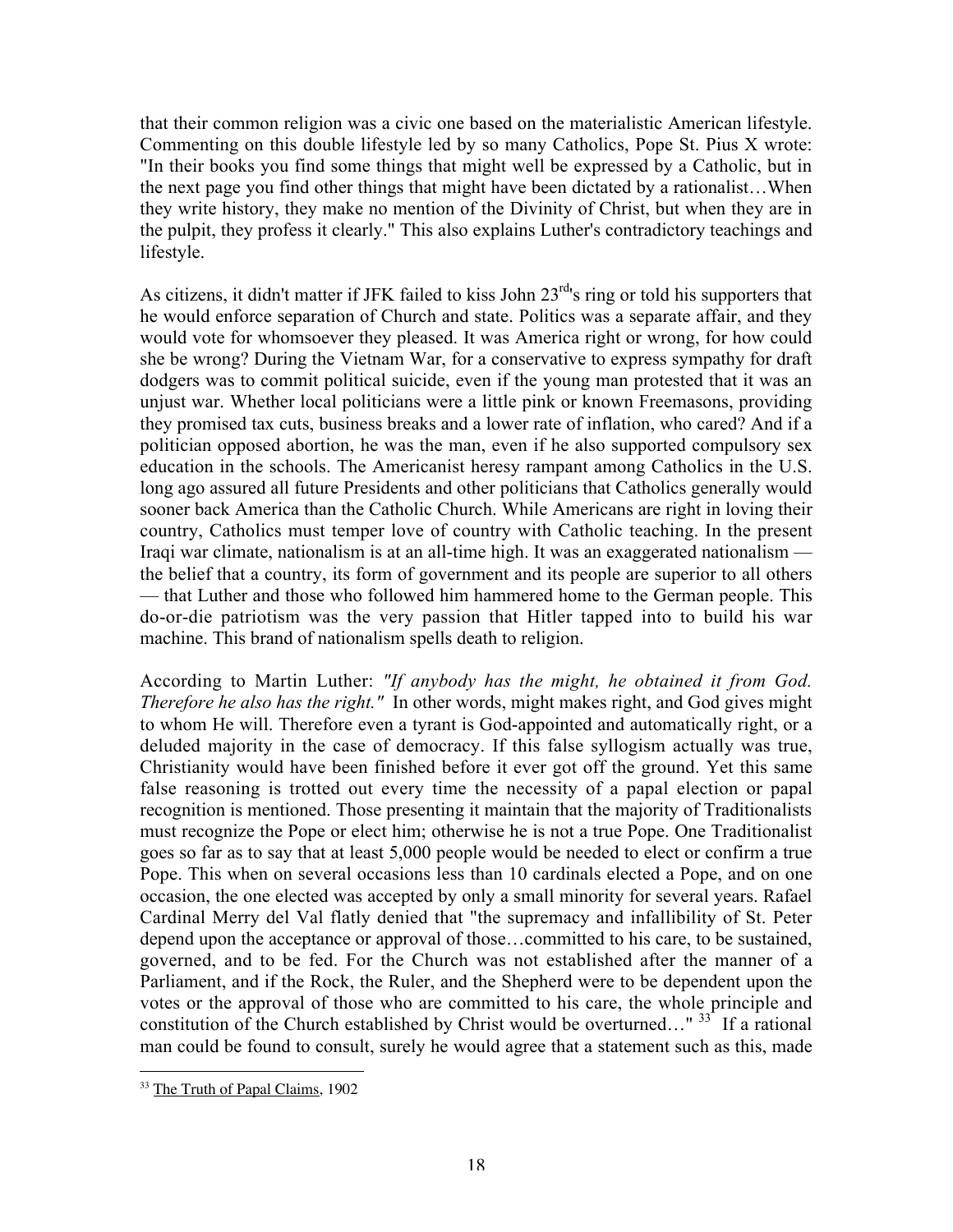by Pope St. Pius X's beloved Secretary of State, outranks in weight and authority any half-baked opinion proffered by a Traditionalist minister or leader. Yet the hatred of reason and logic in these matters is so great that even should Christ announce Card. del Val's truth from Heaven, they would not believe it.

In matters of state this principle is equally devastating. Suppose that God permitted (for He could not will it) a large army of evil men to seize control of Europe. These men bear a particular hatred for Lutherans and wish to extinguish them by all the means Luther himself advises. These men could not be legitimately fought or opposed by Luther's own false standards. All Lutherans not exterminated would owe these men obedience. But as Griener pointed out in his work, all these things always applied to someone else, not Luther. Luther was untouchable and could not be opposed in anything, and this is the attitude, also, of Traditionalists. No one can question their beliefs or call them to account. Until, that is, they meet up with the equivalent of an army of men who despise Traditionalists.

*In an infamous pamphlet, Luther abandoned the peasants to the princes, called them robbers and murderers and incited the princes to "crush them, cut their throats, drive, beat, throttle, hang, burn, behead and torture [them]."* It is not something they admit to in public, but quite a few Traditionalists would not disagree with this statement. Their published reading lists, opinions, and their (often reprehensible) treatment of other Catholics demonstrate their true beliefs. The numerous, bitter splits among Traditionalist ranks is proof that none can agree or get along on a social basis far less concur on doctrinal matters for any given amount of time. The neo-Nazi affiliation of a number of Traditionalists and their general survivor/paramilitary mentality also suggests they are not unsympathetic to Luther's methods. Many Traditionalist centers are in fairly close proximity of Aryan Nations command posts. For decades neo-Nazi activities have thrived in South America, where certain Traditionalist centers also are located. While certainly not all Traditionalists should be painted with the neo-Nazi brush, it is fair to say that even those not in collusion with such groups secretly agree with at least some of their teachings and methods. That our own military could perpetrate crimes against Iraqi prisoners, based on the hatred generated by certain quarters against terrorists and purported terrorists is proof that the mindset is there, even in the general populace.

#### *"It is the duty of the prince to strike before his opponent does."*

This quote from Luther is quite amusing since one Traditionalist recently complained of this very thing in his newsletter. He accused his opponent of doing unto others before they could do unto him. Since both of these men share many of the same religious and political views, it is obviously an in-house argument. If Luther first courted, then betrayed his friends, what can they expect from each other?

*Germans were schooled as obedient warriors, fiercely loyal to the Fatherland, a chosen race favored by God, merciless to the common man and to Catholics and Jews. Luther prayed "that scholasticism would soon disappear and all Germans become the children of God…" (Wiener).* Unfortunately, Luther's "prayer" has been answered by his nemesis, the Devil. Scholasticism as once taught in Catholic universities and seminaries is no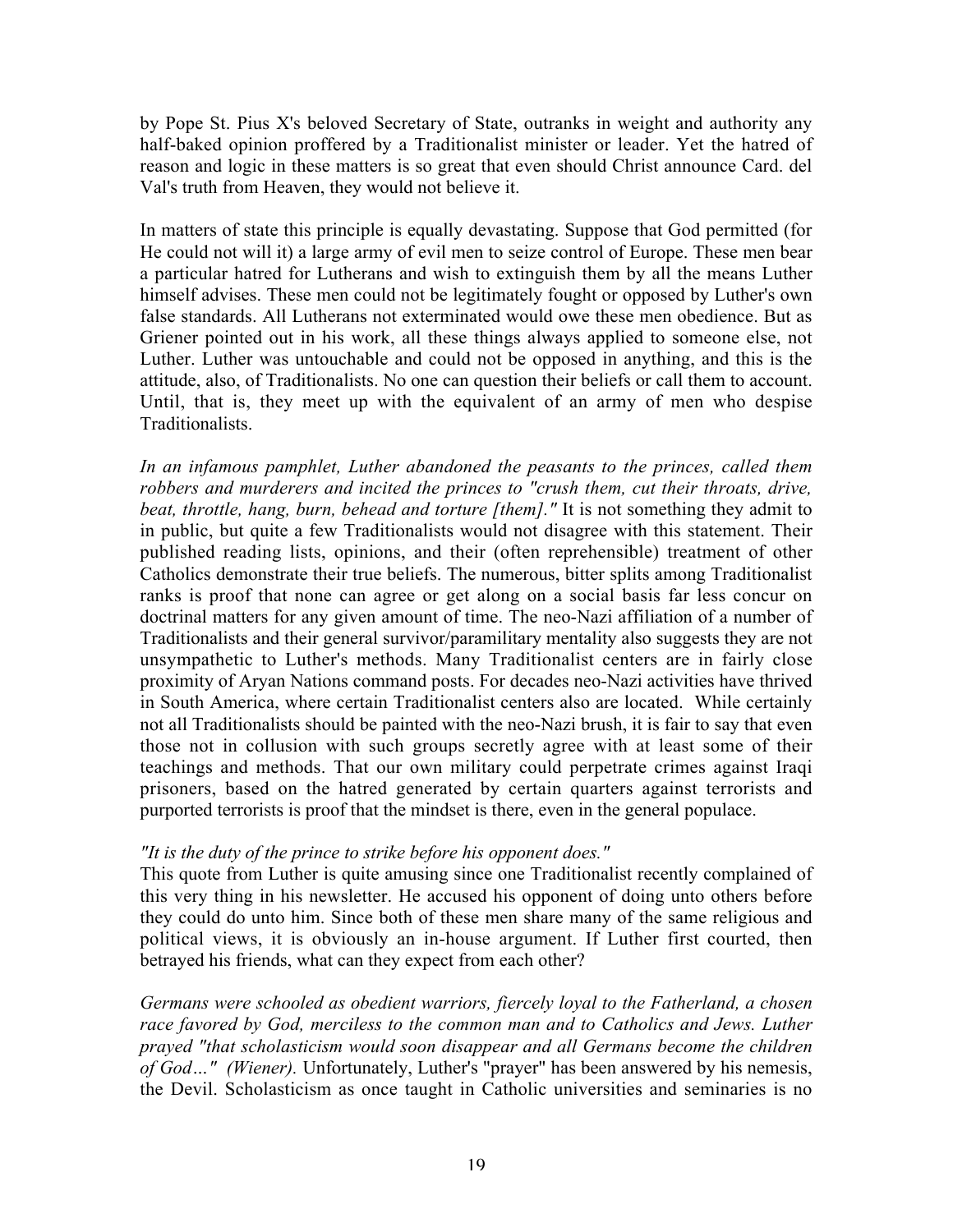more. The Novus Ordo version is so obviously compromised it no longer deserves to be mentioned under the same heading. We also have acquired another institution urged upon us by Luther — compulsory education, to school the warriors. John Taylor Gatto informs us that it was Luther and the philosopher Fichte who first insisted on compulsory public education. "Prior to Fichte…any number of compulsion school proclamations had rolled off the printing presses here and there, including Martin Luther's plan to tie church and state together this way… [The] address to the German nation [in 1806] by the philosopher Fichte [was] one of the influential documents of modern history leading directly to the first workable compulsion schools in the West…Fichte told Prussia…children would have to be disciplined through a new form of universal conditioning. They could no longer be trusted to their parents. Look what Napoleon had done by banishing sentiment in the interests of nationalism. Through forced schooling everyone would learn that 'work makes free,' and working for the State, even laying down one's life to its commands, was the greatest *freedom* of all…The Prussian mind had a clear idea of what centralized schooling should deliver: 1) Obedient soldiers to the army; 2) Obedient workers for mines, factories and farms; 3) Well-subordinated civil servants, trained in their functions; 4) Well-subordinated clerks for industry; 5) Citizens who thought alike on most issues: 6) National uniformity in thought, word and deed…While German state management was rigid and regulated with its common citizens [and enlisted men], it was liberal and adventuresome with its elites. After WWII, and particularly after Vietnam, American elite military practice began to follow this German model."<sup>34</sup>

Gatto explains that Luther, Calvin, Hobbes and Rosseau, among others, believed that "without compulsory universal schooling, the idiosyncratic family would never surrender its central hold on society. Family had to be discouraged from its function as a sentimental haven, pressed into the service of loftier ideals — those of the perfected State." <sup>35</sup> The politician Horace Mann taught that families were addicting their children to artificial wants, created by the advent of the Industrial Revolution and its ensuing materialism. The observation was correct; the solution was disastrous. Here we see further examples of Luther's contradictions. Sentimentality was to be preserved for religious devotion only, yet it was to be cut off from the Germans' function as citizens. The State could not afford it as a guiding principle anymore than the Church could afford it; but then one must understand that in nationalism, the State, not the Church, rules in God's place. We also see Luther's firm distinction between the ruling class and the common people. Only officers in the German army were given special training; the enlisted ranks had only to obey. Clearly Luther and King Henry VIII first advocated the separation of Church and State. It is easy to understand why they wished to retain sentimentalism in religion. Without the fuel of fiery speeches and exhortations from the pulpits, Lutheran and other German preachers could not appeal to the passions and baser instincts of their congregations, enforcing obedience to rulers and stoking the fires of military fervor. In this way these preachers rendered *their* assigned service to the Faderland. In like manner Traditionalist ministers have preached John Birch,

<sup>&</sup>lt;sup>34</sup> The Underground History of American Education, 2001

<sup>35</sup> Ibid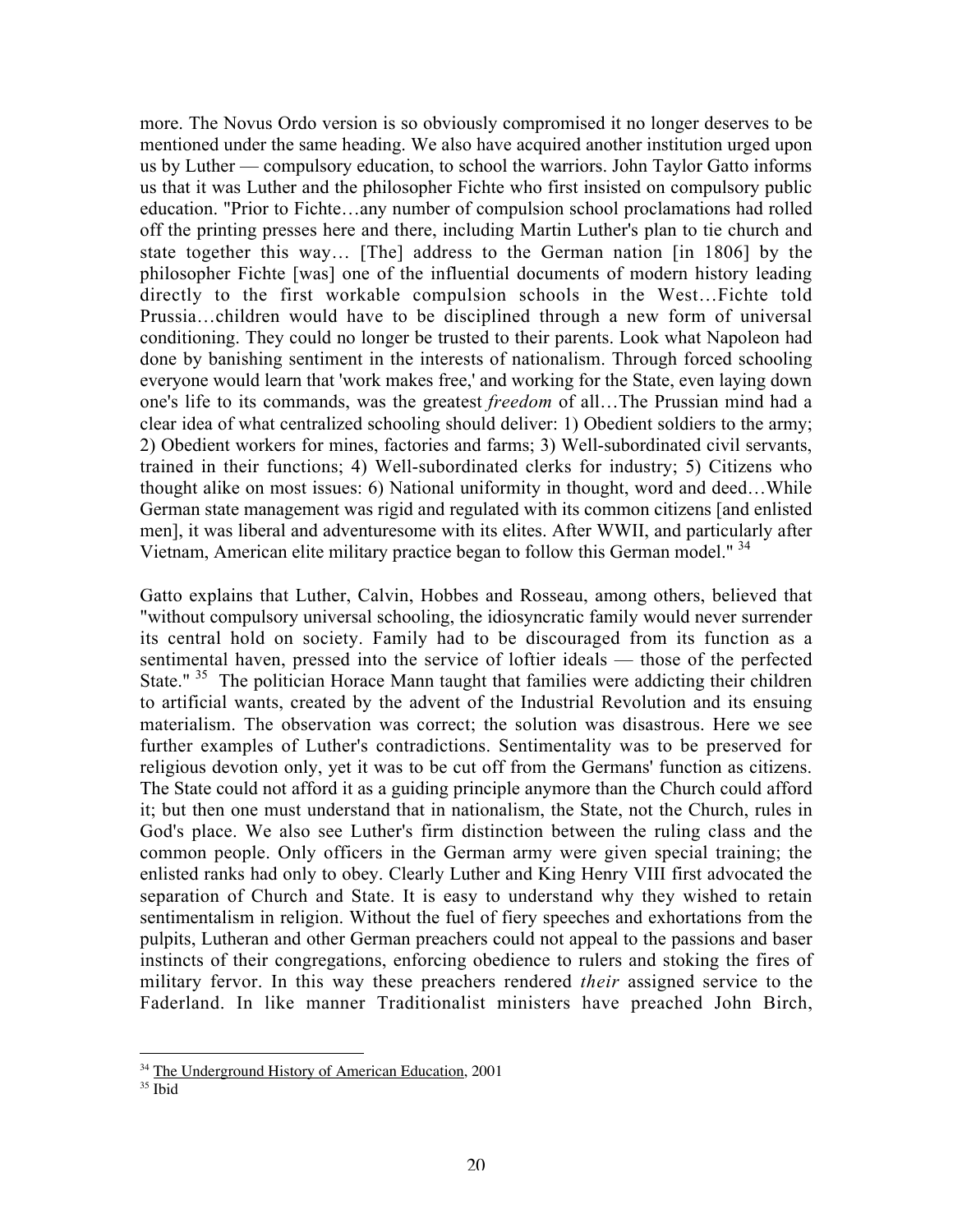conservatism in general and even British Israel from their own pulpits and publications, and Novus Ordo ministers also have preached their favorite political themes.

*Bitter rule by fear and intimidation resulted in the reactive herd instinct and blind obedience on the part of subjects. "That no revolution ever successfully played out in Germany" proves the atmosphere of resignation, unthinking acceptance and unflinching obedience, (Wiener).* America has been formed in the German mold now for many generations, both spiritually and politically. The revolt of the South against those supported by the federal government in the North ended in destruction of the Southern way of life and liberation of the African Americans indentured to the Southerners. This is not an encouraging historical fact, even though the Popes at that time condemned slavery as unjust. It is important to understand that Hitler's Germany began as a democracy under the Republic of Weimar. It was set up under American auspices following WWI, just as Lenin came into power as a result of Kerensky's Menshevik democracy, financed with American money.<sup>36</sup> St. Thomas Aquinas, after naming off several different political systems, including democracy, noted that none of these systems save a rightordered monarchy "takes thought for the common good." He said of democracy: "The perversion…of democracy, (meaning power of the people or rather the vulgar mass) is the perversion of that polity [constitution] in which the many dominate, but on the basis of at least one virtue, *viz*., military bravery." <sup>37</sup> And this is the very perversion that those favoring fascism would seek to bring about. It is interesting to note that Nietzsche believed democracy to favor "the nurturing of a human type prepared for slavery in the most subtle sense of the term." As Lord Acton stated, "Socialism is the infirmity that attends mature democracies," and as democracies go, America is mature. This maturity and the relative instability of democracies throughout history leave this country ripe for the adoption of National Socialism.

*"The teachings of Luther [on subservience to the State] had two very natural results. In the first place, the people were taught that they had no right to rebel or protest against even the most unjust ruler…The other result is that Luther strengthened to the highest degree the power of the princes," (Wiener).* St. Thomas distinguishes between the manner in which the authority is acquired and the use made of this authority. All authority, good or bad, ultimately is from God. The abuse of this authority, when it commands sin or even when it is merely violating the end in view for which the authority is instituted excuses from obedience. "Should therefore the authority command an act of sin contrary to virtue, we not only are not obliged to obey, but we are also obliged not to obey, according to the examples of the holy martyrs who preferred death to obeying these ungodly tyrants." No one can command us to sin. Nor does the Church teach that an abuse of power be tolerated without complaint because of the harm done to the common good. Because the discussion of disobeying authority when there is a perceived abuse of power is a very convoluted and thorny one, however, it will be discussed in detail separately.

<sup>&</sup>lt;sup>36</sup> The Popes and Democracy, by Yves Dupont, 1975

<sup>&</sup>lt;sup>37</sup> St. Thomas Aquinas on Kingship, 1949; Appendix II, from In "Librus Politicorum Aristotelis," Lib. III, lect. 5-6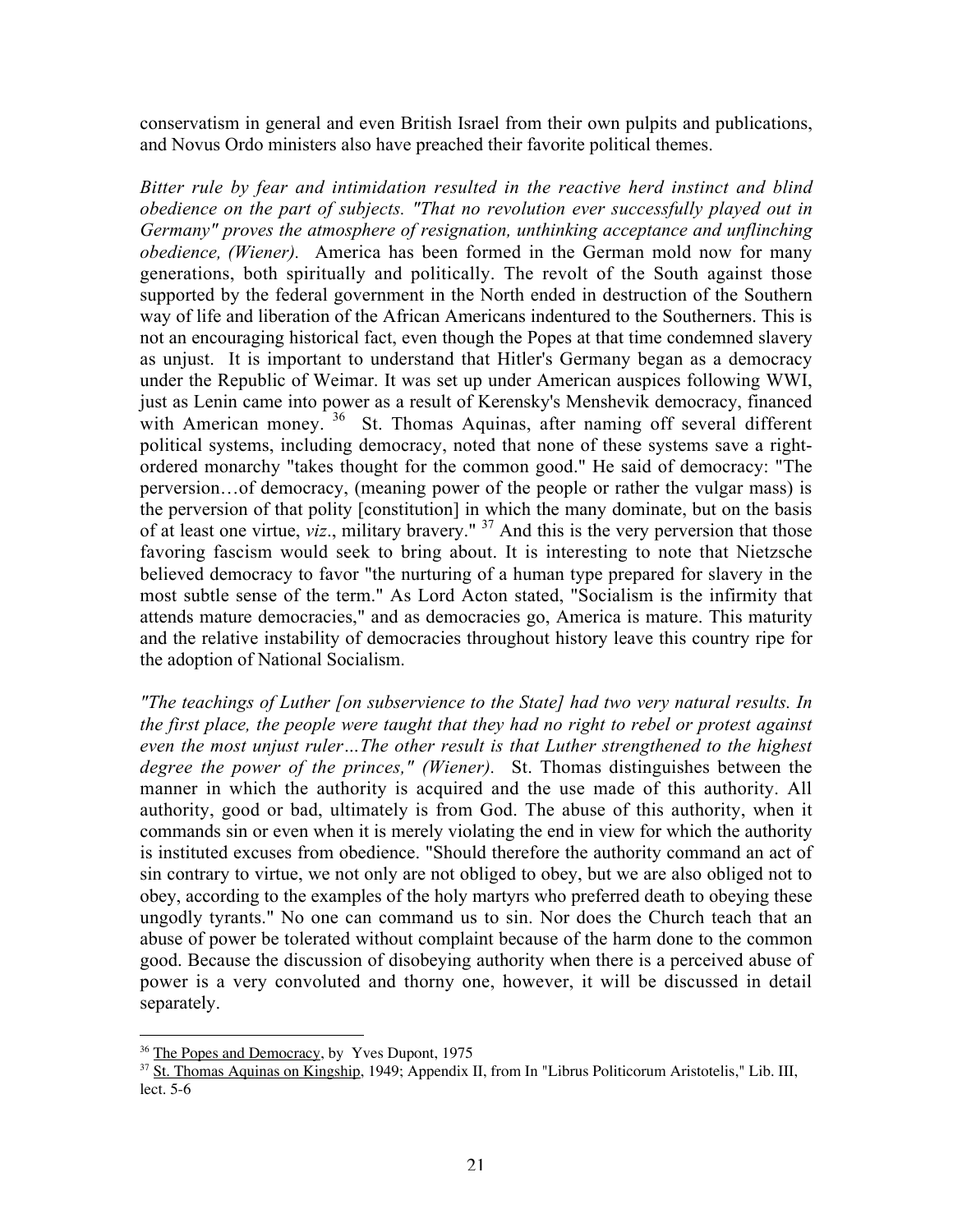*Wiener notes that Luther glorified war, even if it was unjust. War must be fought, according to Luther, "even if it should be mistaken and sinful."* St. Thomas teaches that a just war requires three conditions be met: 1) That it be called by legitimate authority; 2) That those who are to be attacked deserve it on account of some fault or misdeed; 3) And that those waging war have the right intentions — that good be advanced, evil be avoided and peace secured. <sup>38</sup> St. Thomas quotes St. Augustine as teaching that war cannot be waged for revenge, hope of spoils, world conquest, material advantage and so forth. These motives are "rightly condemned in war."<sup>39</sup> In other words, if Catholic soldiers resisted being drafted for a war that is judged unjust by St. Thomas' standards, they would have sufficient probability to support their refusal to be drafted based on Catholic teaching. Catholics have not only a right, but an obligation to refuse to cooperate in sin, and an unjust war involves grave sin.

*Luther urged the princes into censorship of those not in sync with his Augsburg Confessions.* And presidents practice censorship in withholding from Americans information affecting their welfare and the right to make informed decisions concerning the selection of their leaders. The Bay of Pigs invasion, Watergate, the Contra affair, Clinton's Monica caper and now Bush's secret wiretaps all serve to illustrate the clandestine mindset of the federal government. Few Americans believe the media delivers the truth and nothing but. Most understand that journalism is held hostage by gag orders, legal or otherwise, issuing from advertisers, law enforcement, political figures, government entities and other sources. Sins of omission in reporting and slanting the news have done as much damage as misreporting, if not more. This devious form of censorship is rarely recognized for what it truly is.

Then of course there is censorship in the religious sphere. Traditionalists love to threaten lawsuits if one dares reveal the truth about something or someone dear to them. In another essay,  $40$  we have detailed the methods used by Traditionalists to destroy their opponents, methods Luther would proudly have claimed for his own. Among these is blacklisting and the blackout strategy. This form of censorship is justified by these Traditionalists who claim that the works they target contain statements contrary to the Catholic faith. This is ironic, since the principles governing Traditionalist sects are clearly non-Catholic. What so many cannot and *will* not say is that these works ably refute their own teachings and cannot be contradicted because there is nothing in Catholic doctrine that supports what Traditionalists hold as true. In one instance, a Traditionalist "priest" even barred the posting of papal teaching from his discussion group, because it contradicted his own false teaching. Other groups have banned the discussion of sedevacantism and the arguments against the Roman pretenders. Predictably, those in Traditionalist positions of power have successfully deflected the few defending the rights of truth. Already we can see the totalitarian process of dictatorial religious and political leaders holding sway in this country. Eternal time-wise it is midnight in America, and

<sup>&</sup>lt;sup>38</sup> Summa Theologica, Vol. II, Of War, Art. 1

<sup>39</sup> Ibid

<sup>&</sup>lt;sup>40</sup> See <u>Ridicule Kills</u>, a free download at www.betrayedcatholics.com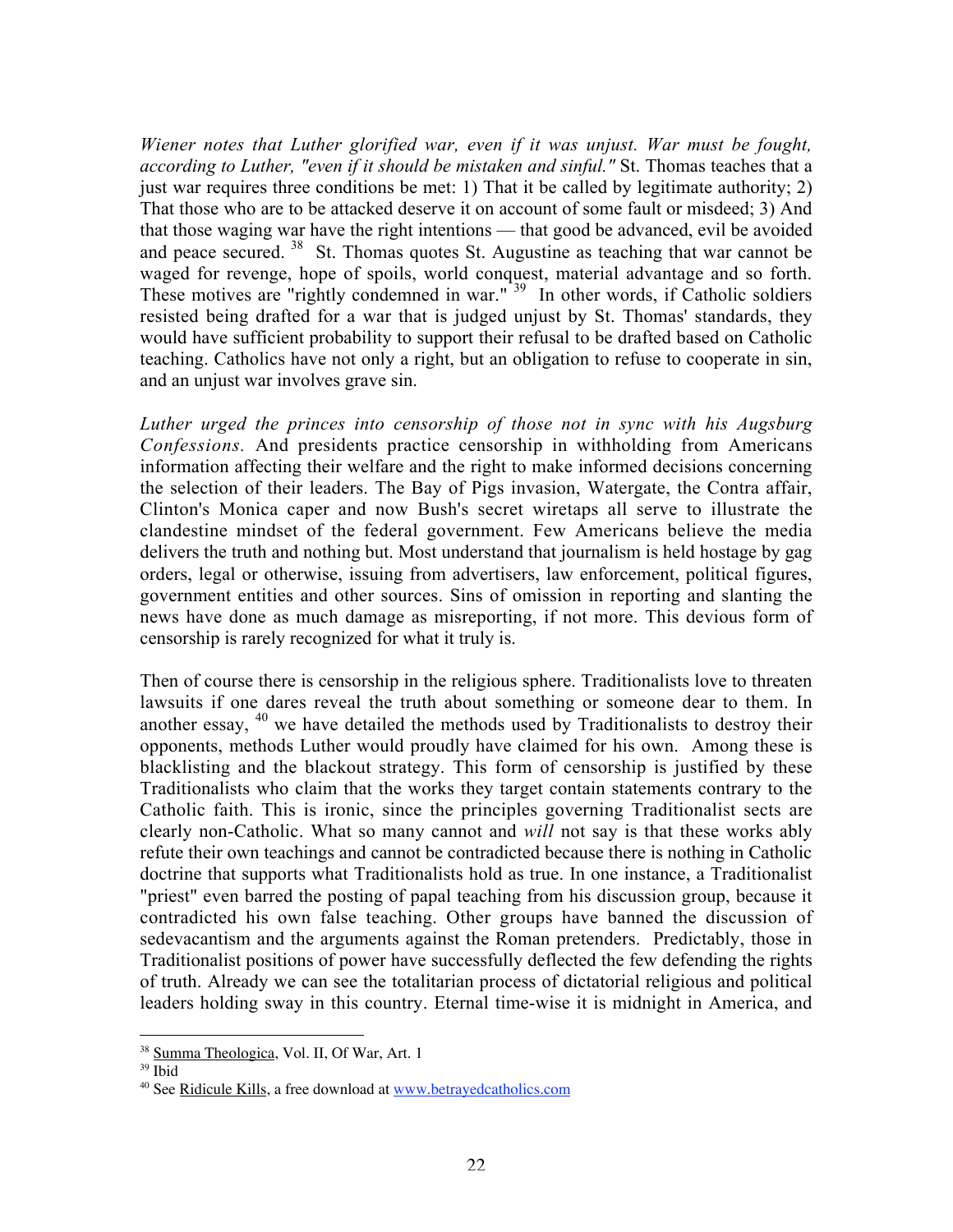Traditionalists and Americans in general have some very grave decisions to make. The one withholding factor that kept the entire world from descending into barbarism and atheism effectively has been removed from sight. Unless it is recognized as soon as possible by those professing the *true* faith; unless those entrapped in false belief flee to the mountains, to that eternal city the Church ever standing on the mountaintop,  $41$  no flesh will be saved.

*"The Jews are malignant snakes and imps…A more bloodthirsty and vindictive race has never seen the light of day…It is our own fault that we have not avenged the sacred blood of Our Saviour and the innocent blood of countless Christians and children, it is our own fault that we have not annihilated the Jews but placidly let them stay where they are despite all their murders…" (Luther).* Finally we arrive at the most unsavory and distressing part of our analysis: the hatred of the Jews as a race. A survey of Traditionalist sites on the Internet will quickly verify the truth of this statement. The Catholic historian H. Daniel-Rops affirms that anti-Semitism is an ages-old problem, not something peculiar to Nazi Germany. "A very hostile attitude existed toward the Jews in the Roman world," Daniel-Rops wrote. "Ridiculous stories and malicious absurdities were circulated about the Jews and their religious beliefs and practices," much as they are about certain Catholics today. This prejudice then engendered animosity and eventually resulted in "real pogroms" that involved bloodshed. "To a large extent, anti-Christian feeling was to be molded on anti-Semitism," <sup>42</sup> he observed, especially since the Romans very often perceived the Christians as a quasi-Jewish sect. This was especially effective because Catholics knew the Church condemned Communism. Hitler's hatred of the Jews intensified after reading The Protocols of the Learned Elders of Zion, a work which appears to be written by the Jews but was actually written as early as 1864 by the Rose-Croix faction of Freemasonry.<sup>43</sup> Others hold it to be a Tsarist-police forgery. Hitler refused to believe that the work could be a forgery of any kind. "Hitler's anti-Semitism…now fused with anti-Marxism into the conviction of an all-embracing, worldwide Jewish-Bolshevik conspiracy…Jews became synonymous with Bolsheviks and the Jewish-Bolshevik conspiracy was conflated." <sup>44</sup>

It is important for those attempting to understand the underlying beliefs and teachings of fascism to fully appreciate this phenomenon. Some believe that anti-Semitism is the flip side of anti-Communism. One group has even accused the Anti-Communist League of secretly advocating fascism while fighting Marxism. Rev. Denis Fahey and Fr. Charles Coughlin in the 1930s and 1940s, and later others, several of them Traditionalists, bought into the Jewish-Bolshevik conspiracy theory. Rev. Fahey was not sympathetic to fascism. During the war years he wrote: "Persecution of the Catholic Church by a National-Socialist government is inevitable." <sup>45</sup> He openly condemned German race theories as anti-Catholic. His castigation of the Jews was conducted on a strictly spiritual level, in

 $\overline{a}$ 

<sup>41</sup> Matt. 24:16

<sup>&</sup>lt;sup>42</sup> The Church of the Apostles and Martyrs,

<sup>&</sup>lt;sup>43</sup> Holy Blood, Holy Grail, Henry Lincoln, Richard Leigh and Michael Baigent, 1982

<sup>&</sup>lt;sup>44</sup> The Hitler Conspiracies, Prof. David Welch, 2001

<sup>&</sup>lt;sup>45</sup> The Mystical Body of Christ and the Reorganization of Society, 1943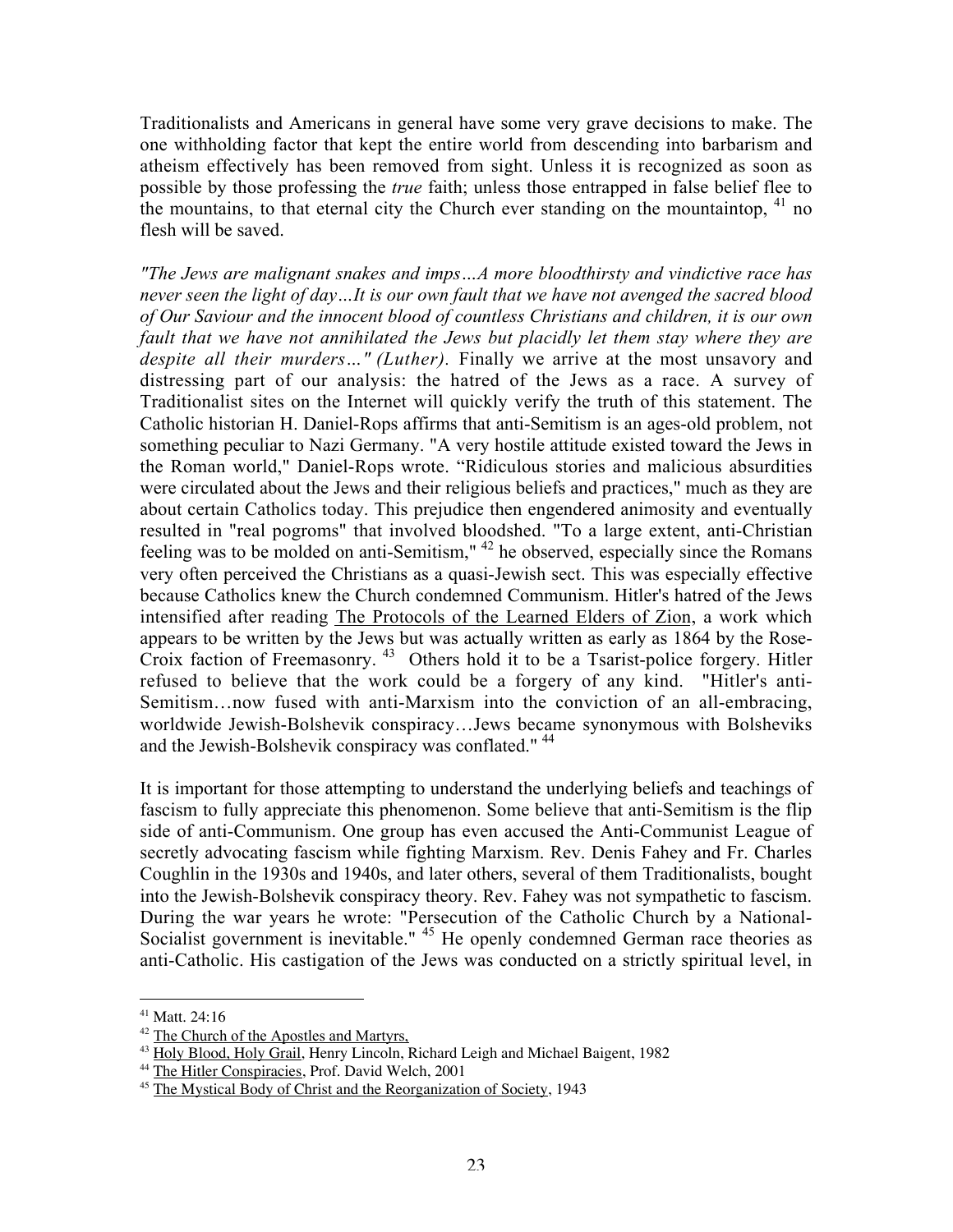accordance with Church teaching. Fr. Coughlin, however, behaved otherwise. He openly preached against the Jews via radio shortly before WWII began, and while he denied being an anti-Semite, he enforced hatred of the Jews in the U.S. and abroad at the worst possible time. Coughlin even endorsed the Nazi anti-Communist, anti-Semitic campaign, stating: "Adolph Hitler…organized for two purposes. First to overthrow the existing German government, under whose jurisdiction Communism was waxing strong and second, to rid the fatherland of Communists, whose leaders, unfortunately, they identified with the Jewish race. Thus Nazism was conceived as a political defense mechanism against Communism and was ushered into existence as a result of Communism." <sup>46</sup>

A well-known Catholic writer chided Fr. Coughlin for stirring up the baser sentiments of some of his radio show's most devoted fans, commenting: "A group of your faithful friends, violent supporters of you…probably good simple people who don't have much sense…have become psychotic on the question of the Jews. These Christians, many of them Catholics…have this thing all balled up. Somebody should talk to them…What you say would help to make up for the pain and insult many innocent, godly Jews have received from your confused followers." <sup>47</sup> Despite a personal warning from Card. Eugenio Pacelli to cease and desist, Coughlin continued his radio shows and political activities. So it was primarily Fr. Coughlin's harsh anti-Semitism which foreshadowed the trend of anti-Jewish thought later found among Traditionalists. Rev. Lawrence Brey confirms this statement. Writing for the June 1977 issue of The Remnant, Brey remembered old friends, long dead, who "were apostles of the teachings of Fr. Charles Coughlin and Rev. Denis Fahey, distributors of [Fr. Coughlin's] 'Social Justice' magazine in the Chicago area." Yet there is a distinction to be made between these two men. Rev. Fahey's works emphasize the redirection of society and strengthening of Catholic institutions. They were written under the direction and with the full approval of ecclesiastical authority. Fr. Coughlin's work was continued in disobedience to orders from Rome to abandon his apostolate. Rev. Fahey's information was colored by Nazi propaganda, yet Fahey never descended to inflammatory diatribe against the Jews. For this much respected and admired priest, the conversion of the Jewish Nation, subject matter for one of his books, was the primary goal. Fr. Coughlin and his followers, also Traditionalists caught in this error today, fall into the category of end-times believers described by Rev. Frederick Faber: "It is the good men, good once and we hope good still, who are to do the work of Antichrist and so sadly to crucify the Lord afresh…Bear in mind this feature of the last days, that this deceitfulness arises form good men being on the wrong side."  $48$ 

As we explain at length elsewhere,  $^{49}$  it would take 1,932 years for anti-Semitism to erupt in all its pent-up fury. But when it did come to the forefront, the Vicar of Christ was at the helm to condemn anti-Semitism. In his recent work on Pope Pius XII, Rabbi David Dalin demonstrates that Pope St. Pius X condemned the Jewish pogroms in Russia. This

 $\overline{a}$ <sup>46</sup> Father Coughlin, by Sheldon Marcus, 1973

<sup>&</sup>lt;sup>47</sup> Ibid

<sup>48</sup> Pentecost Sermon. 1861, London Oratory

<sup>&</sup>lt;sup>49</sup> Imposter Popes and Idol Altars, www.betrayedcatholics.com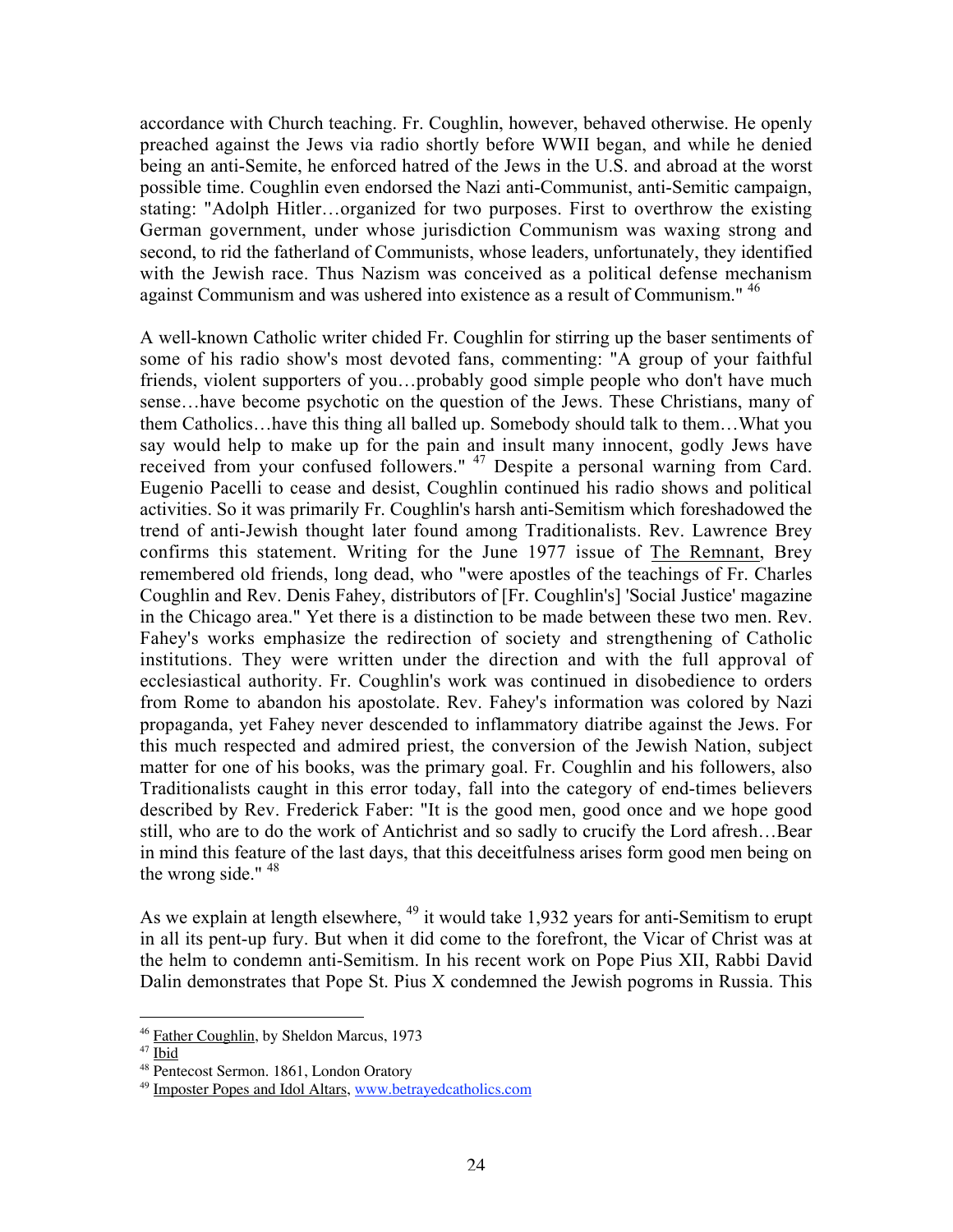Pope also declared that nearly all the ritual murder charges levied against the Jews were false. <sup>50</sup> In a never-released encyclical written shortly before his death, Pope Pius XI, on the eve of WWII outlined the attitude to be followed by Catholics in their conduct toward the Jews: Alternating mildness and zeal on the part of the popes over the centuries in addressing this anti-Catholic attitude does not reflect "any interior change in the Church's policy," which is easily found confirmed in "the conduct of bishops...and Her ecumenical councils," and especially the conduct of the Holy See. Under the specific heading "Anti-Semitism," Pope Pius XI states: "Such persecutory methods are totally at variance with the true spirit of the Catholic Church." Quoting a decree of the Sacred Congregation of the Holy Office dated March 5, 1928, the pope points to the Church's professed love for the Jews and desire for their salvation. The decree contains a resolution on the part of the papacy to continue to protect the Jews against unjust oppression and open anti-Semitism.

Although Pope Pius XI ordered Pope Pius XII to issue this encyclical in the event of his death, it was not released until decades after the War. Conflicting opinions have circulated concerning Pius XII's position on the Jews. Some Traditionalists have accused Pope Pius XII of being a "Jew-lover," for rescuing countless Jews from certain annihilation during the last years of the war. For this he was thanked personally by the Chief Rabbi of Rome. Others, generally non-Catholics, have painted him a Nazi, based on his many years as Papal Nuncio to Germany prior to WWII. While it is true that Pope Pius XII's housekeeper and advisor, Sr. Pascalina, urged Pope Pius to condemn Hitler and his slaughter of the Jews, it also is true that she admitted he was forced to base his decisions on information he could not share with her. When Roosevelt confirmed Hitler's genocide campaign in 1943, Pope Pius was devastated. He had hesitated to believe Roosevelt, he explained to Pascalina, because he "doubted his veracity." The nun urged him to condemn Hitler's actions outright, even to release Pope Pius XI's last encyclical, but Pius refused. The Church must remain neutral in all conflicts in order to assist all Her people, he explained; politics too often have been Her ruin. He had delayed his decision to confirm the facts of Hitler's final solution, and was now faced with a very real dilemma.

The Pope told Sr. Pascalina: "'I have often considered excommunication [of Hitler], to castigate in the eyes of the entire world the fearful crime of genocide…But after much praying and many tears, I realize that my condemnation would not only fail to help the Jews, it might even worsen their situation…No doubt a protest would have gained me the praise and respect of the civilized world, but it would have submitted the poor Jews to an even worse persecution…' The Allies blamed Pius for his so-called 'silence' to escape the world's criticism for their shameful hypocrisy," Sr. Pascalina added. <sup>51</sup> It must be remembered, as explained in detail in Imposter Popes and Idol Altars, that Pope Pius XII's informants within the Vatican during the War, especially, were notoriously unreliable. Decisions are made based on the facts as presented. That Pope Pius XII often did not receive these facts, or receive them in a timely fashion accounts for many unanswered questions concerning his papacy. To silence those who would ally him with

 $\overline{a}$ 

<sup>&</sup>lt;sup>50</sup> The Myth of Hitler's Pope: How Pope Pius XII Rescued Jews from the Nazis

<sup>&</sup>lt;sup>51</sup> La Popessa, Paul I. Murphy, 1983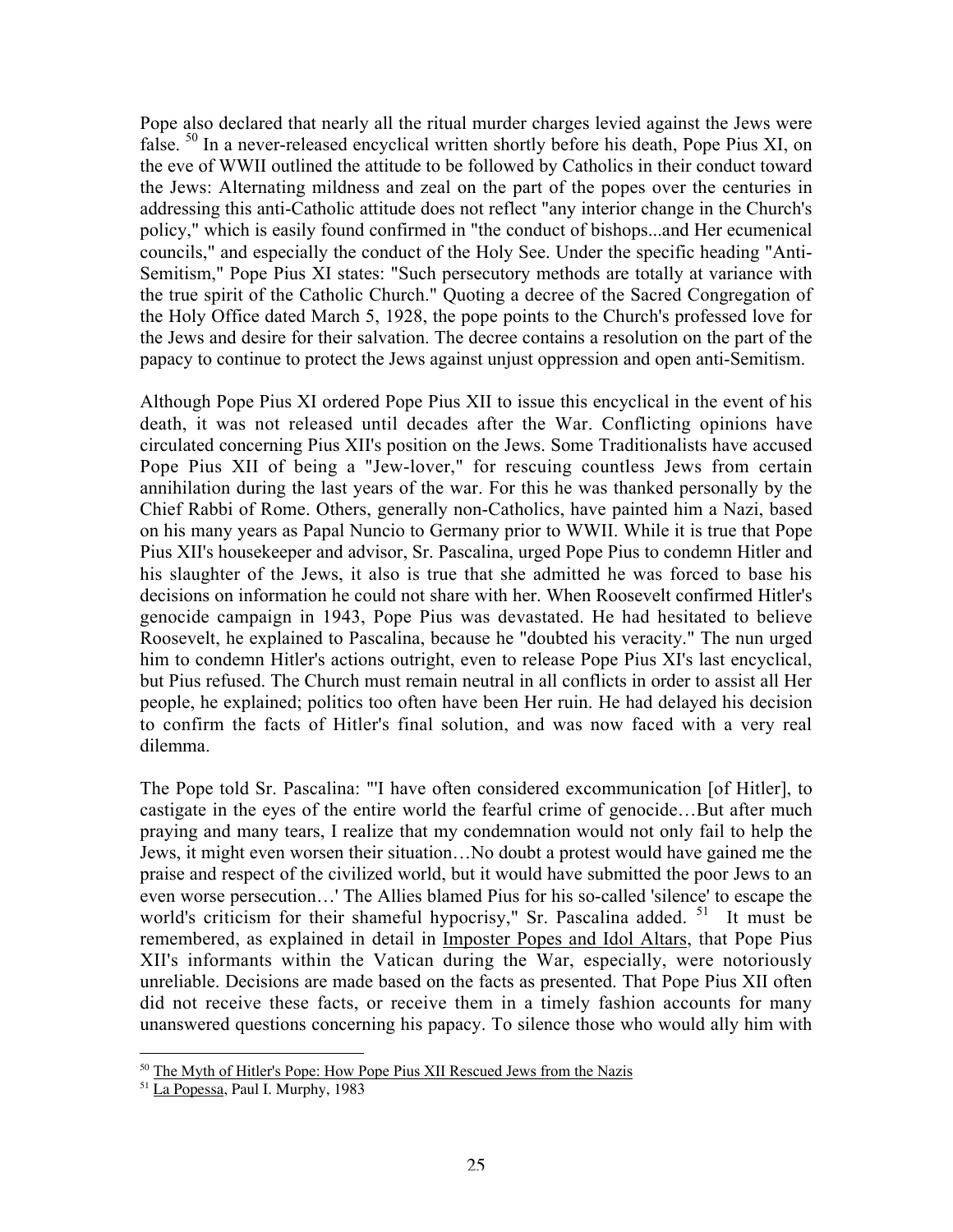Hitler, the following should be considered: In his book, Portrait of Pius XII, author Nazareno Padellaro relates that 40 of the 44 speeches delivered by Pacelli as Nuncio in Germany between 1917 and 1929 were anti-Nazi in tone. During a speech in August 1927, Mgr. Pacelli said: "In our time the tasks which fall to the Church and the war which She must wage are of measureless extent…The conflict between Christ and Antichrist is taking gigantic shape." That Pope Pius considered the Nazi menace as an antichrist is prophetic, in retrospect. That any of those who call themselves the true remnant of the Catholic Church could follow this beast in wonder is a partial fulfillment of that prophecy.

*"When the Mass has been overthrown, I think we shall have overthrown the papacy. I think it is on the Mass as on a rock that the Papacy wholly rests…everything will of necessity collapse when their sacrilegious and abominable Mass collapses," (Luther).* <sup>52</sup> When the social manipulators among the Freemasons set out to do their worst, they had many decisions to make. If they wished to destroy the Church, they had to decide first why the Reformation didn't do the job, and then try to make adjustments accordingly. They arrived at the solution that the Mass (and certain Sacraments) WAS what really mattered, as Luther and other Protestants believed. The papacy mattered to Catholics as well, but unfortunately not as much as the Mass. When Henry VIII broke with the Pope *and* Cranmer changed the Mass, Catholics knew this was a false church. Many were only too happy to shed their blood to protest the changes, and the secret societies wished to avoid this at all costs. They knew that England had erred in going too far, too fast. They also knew that Luther had overdone things with his hateful, endless condemnations of Rome and the papacy. So they set out to recreate the Reformation using a different set of parameters. This time, Anglicanism, under the guise of the Novus Ordo church would keep the Pope; and Lutheranism, renamed Traditionalism would retain the Mass.

This effectively split the two-fold unity of the Church — divide and conquer. It was not good enough to keep the Mass, Sacraments and Pope together, and subvert the Pope and clergy. Together, even in appearance only, the Church could have maintained too much of its stability. The Mass and Sacraments had to be destroyed if a figurehead pope (antipope) was maintained in Rome. And no Pope at all could be head of any group wishing to retain the old form of Mass and Sacraments. There would always be the chance that the more Traditional group would gain the upper hand. This is why Sedevacantists will never have a true Pope. A false pope might work in a pinch, if religious matters became so grave there was any real chance Traditionalists would recognize a *true* Pope. But that would be the extent of it. The name of the game is to sack the Pope and keep him down; to reduce the Mass to idolatry, falsify the Sacraments and render clergy mere laymen, that no spiritual good whatsoever issue from the Sacraments and liturgy. At the very most, these societies wished to propagate invalid and illicit Sacraments, to deprive the Church of valid clergy and multiply sin. If it sounds too fantastic to be true, then the nature of secret societies and the deceits and methods of the Devil need to be studied more closely.

 52 Contra Henricum Regem Angliae and Sermo Dominicae I Adventus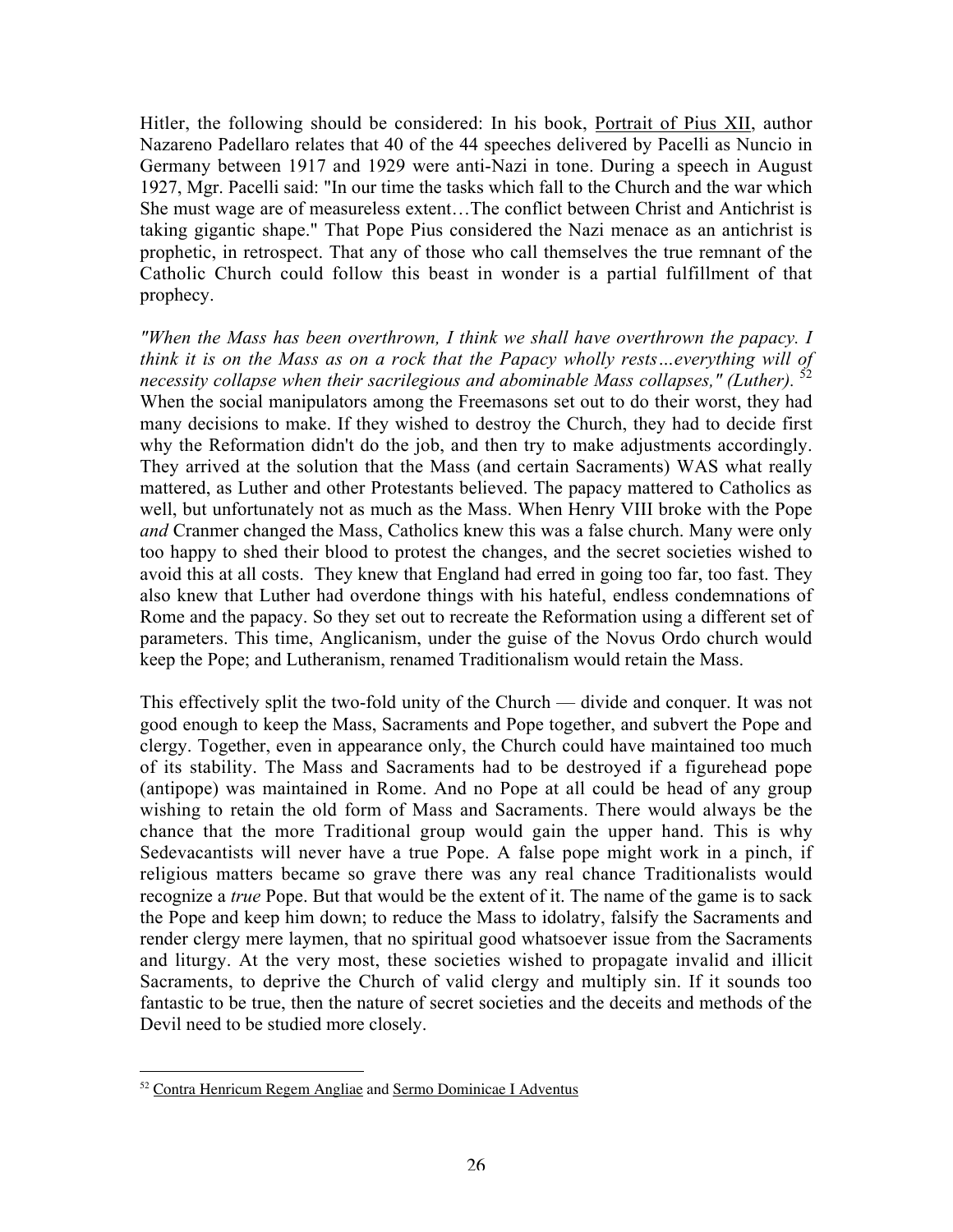### **Conclusion**

It may claim to be a swan. But if it walks, lays eggs, looks and squawks like a duck, it is definitely not a swan, but only a common duck. What has been presented here is proof positive that Traditionalist Catholic "swans" are in reality Lutheran ducks, both spiritually and politically. They may not know it and they certainly won't believe it, but that will not change the facts. Some may object that what has been described here more appropriately fits under the heading of Modernism, but this is not the case. When Pope St. Pius X condemned Modernism, he explained that "The Modernists employ a very clever artifice, namely, to present their doctrines without order and systematic arrangement into one whole, scattered and disjointed one from another, so as to appear to be in doubt and uncertainty while they are in reality firm and steadfast." What is apparent now was not apparent then. Nor was what Pope Pius X presented apparent in Luther's day. Pascendi reflected the logical development of Lutheranism along the philosophical lines of Kant, Hegel and Fichte. As we read in the Catholic Encyclopedia under Kant, Immanentism, the Vitalism of Blondel, the anti-Scholasticism of certain Modernist writings, "[all] have their roots in Kantism, and the condemnation they have received from ecclesiastical authority shows plainly that they have no clear title to be considered a substitute for the intellectualistic apologetic which has for its ground the realism of the Scholastics." As Wiener remarked, "All of the great German philosophers, Lutherans, such as Kant, Hegel, Fichte and so forth…produced somewhere or other typical Lutheran doctrines." This has been proven above.

Were it not for the political aspects of Lutheranism, the resemblance between Lutherans and Traditionalists would be less striking and less frightening. That this resemblance indeed exists is a red flag none can afford to ignore. While no one can accurately predict the political course of world events, it can be generally assumed that the world is headed for disaster of some description. This was foreseen by Pope St. Pius X, Pope Pius XII and others before them. Many Protestants believe that the Jews will revive as a united race and rebuild their temple, not realizing that Christ spoke these words concerning his own resurrection, and the Latter Days resurrection of His Mystical Body, the Church. That they will be converted we have on the authority of Scripture. That they may very well be persecuted prior to their conversion seems to be a given when we consider the political climate today. But for those perceived by the world as Catholics to take any part in this persecution is inconceivable. An e-mail recently came into my mailbox concerning a coup reportedly planned against Ariel Sharon prior to his stroke. It concerned the supposed secret rebuilding, underground, of the Jewish Temple near the Dome of the Rock and the re-establishment of the Sanhedrin. News of this apparently incensed Iran, whose leaders threatened to wipe Israel off the map. (Is this why they are seeking to develop nuclear capabilities?) Iran hosted a worldwide holocaust deniers conference earlier this year (2006). One source claims that news of Sharon's condition since his stroke was deliberately withheld in fear that a threatened coup would take place. Since many conspiracy-oriented web reports are unreliable, I put this one in cold storage for awhile. Then I ran across another tidbit from a Traditional bookseller: towards the end of WWII, the Grand Arab Mufti of Jerusalem was openly supporting Hitler's extermination of the Jews.